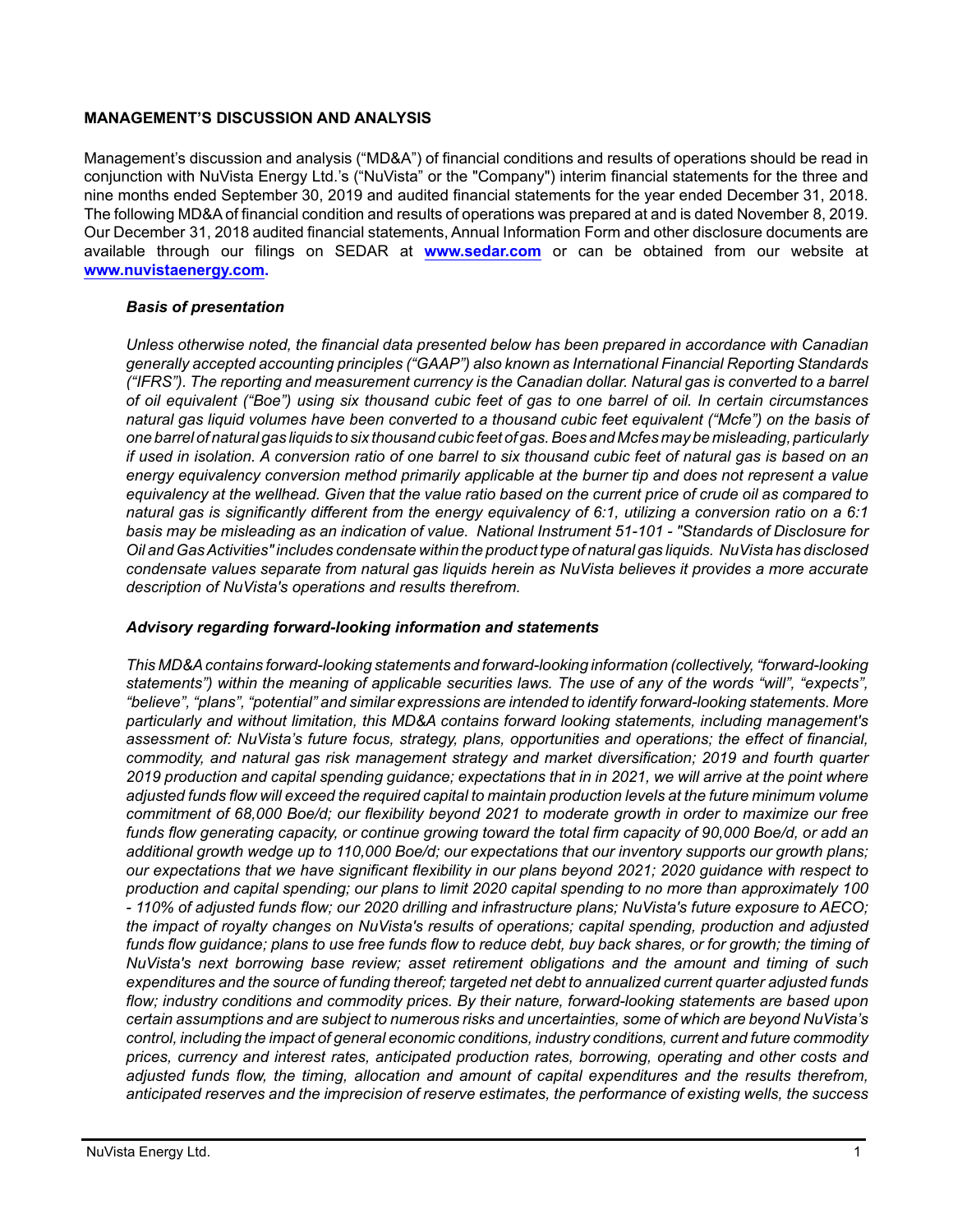*obtained in drilling new wells, the sufficiency of budgeted capital expenditures in carrying out planned activities, access to infrastructure and markets, competition from other industry participants, availability of qualified personnel or services and drilling and related equipment, stock market volatility, effects of regulation by governmental agencies including changes in environmental regulations, tax laws and royalties; the ability to access sufficient capital from internal sources and bank and equity markets; and including, without limitation, those risks considered under "Risk Factors" in our Annual Information Form. Readers are cautioned that the assumptions used in the preparation of such information, although considered reasonable at the time of preparation, may prove to be imprecise and, as such, undue reliance should not be placed on forward-looking statements. NuVista's actual results, performance or achievement could differ materially from those expressed in, or implied by, these forward-looking statements, or if any of them do so, what benefits NuVista will derive therefrom. NuVista has included the forward-looking statements in this MD&A in order to provide readers with a more complete perspective on NuVista's future operations and such information may not be appropriate for other purposes. NuVista disclaims any intention or obligation to update or revise any forward-looking statements, whether as a result of new information, future events or otherwise, except as required by law.*

#### *Non-GAAP measurements*

*Within the MD&A, references are made to terms commonly used in the oil and natural gas industry. Management uses "adjusted funds flow", "adjusted funds flow per share", "operating netback", "corporate netback", "capital expenditures", "free funds flow" and "net debt" to analyze performance and leverage. These terms do not have any standardized meaning prescribed by IFRS and therefore may not be comparable to similar measures presented by other companies where similar terminology is used. For further information refer to the section "Non-GAAP measures" within this MD&A. Free funds flow is forecast adjusted funds flow less capital expenditures required to maintain production.* 

### *Description of business*

NuVista is an exploration and production company actively engaged in the development, delineation and production of condensate, oil and natural gas reserves in the Western Canadian Sedimentary Basin. NuVista's focus is on the scalable and repeatable condensate rich Montney formation in the Alberta Deep Basin ("Wapiti Montney"). The common shares of NuVista trade on the Toronto Stock Exchange ("TSX") under the symbol NVA.

### *Operations activity*

|                                                 | Three months ended September 30 |         | Nine months ended September 30 |           |  |  |
|-------------------------------------------------|---------------------------------|---------|--------------------------------|-----------|--|--|
| Number of wells                                 | 2019                            | 2018    | 2019                           | 2018      |  |  |
| Wells drilled - gross (net) $(1)$               | 1(1.0)                          | 7 (6.9) | 27(27.0)                       | 23(22.5)  |  |  |
| Wells completed - gross (net) $(2)$             | 8(8.0)                          | 8(7.7)  | 33(33.0)                       | 17 (16.8) |  |  |
| Wells brought on production - gross (net) $(3)$ | 11 (11.0)                       | 8(7.7)  | 32(31.8)                       | 18(17.7)  |  |  |

<sup>(1)</sup> Based on rig release date.

(2) Based on frac end date.

<sup>(3)</sup> Based on first production date of in-line test or on production and tied-in to permanent facilities.

For the three months ended September 30, 2019, NuVista drilled 1 (1.0 net) oil well compared to 7 (6.9 net) Montney condensate rich natural gas wells in the comparable period of 2018. For the nine months ended September 30 2019, NuVista drilled 25 (25.0 net) Montney condensate rich natural gas wells and 2 (2.0 net) oil wells, compared to 22 (21.5 net) Montney condensate rich natural gas wells and 1 (1.0) disposal well in the comparable period of 2018**.**

All wells in 2019 and 2018 were drilled with a 100% success rate.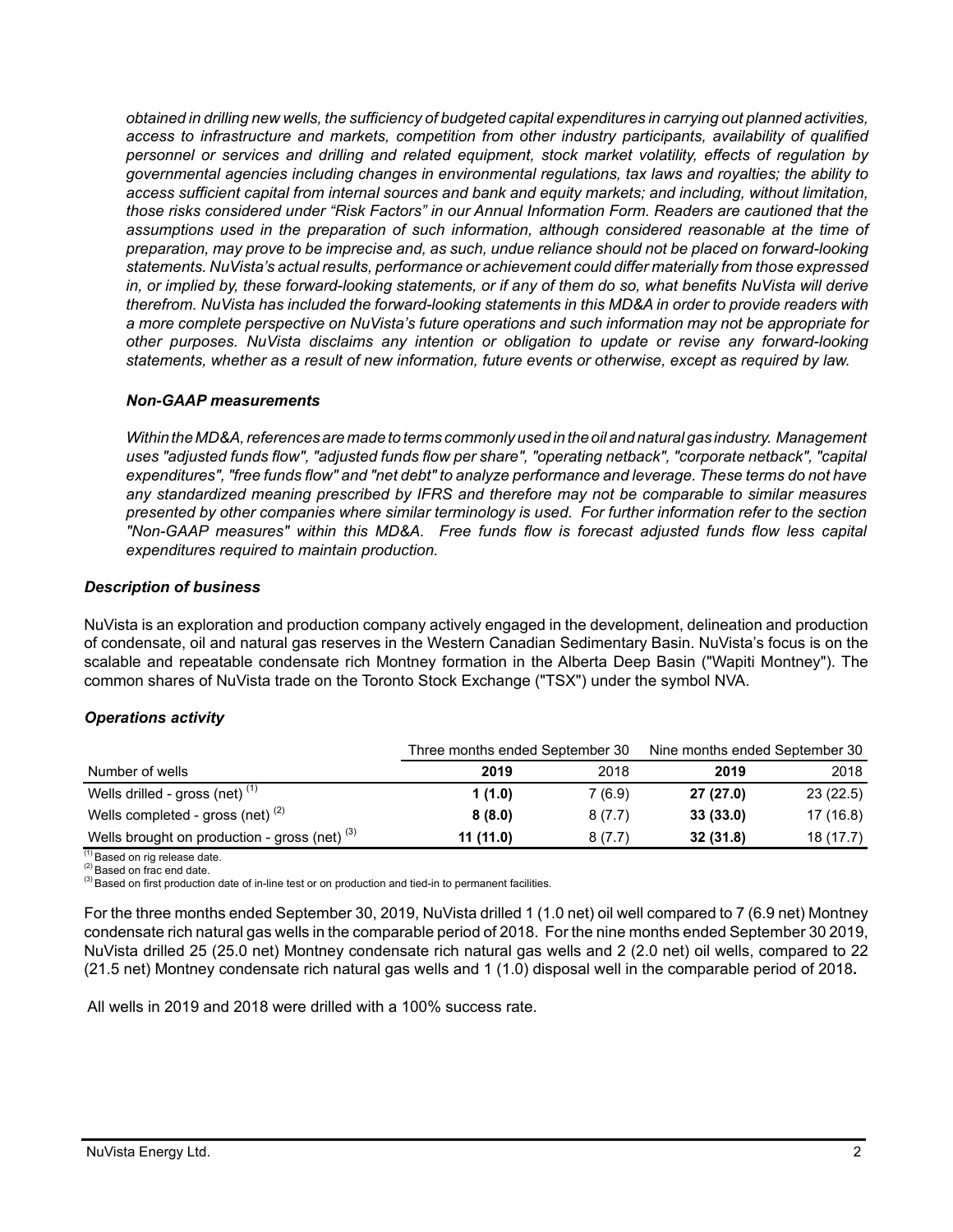# *Production*

|                                          |         |         | Three months ended September 30 | Nine months ended September 30 |         |          |  |
|------------------------------------------|---------|---------|---------------------------------|--------------------------------|---------|----------|--|
|                                          | 2019    | 2018    | % Change                        | 2019                           | 2018    | % Change |  |
| Natural gas (Mcf/d)                      | 184.681 | 143,254 | 29                              | 174.924                        | 134,796 | 30       |  |
| Condensate & oil (Bbls/d)                | 15.728  | 12.819  | 23                              | 14.488                         | 11,969  | 21       |  |
| Natural gas liquids ("NGLs") (Bbls/d)    | 5,310   | 3,385   | 57                              | 5,070                          | 2.984   | 70       |  |
| Total (Boe/d)                            | 51.819  | 40.080  | 29                              | 48.712                         | 37.419  | 30       |  |
| Condensate, oil & NGLs weighting (1) (2) | 41%     | 40%     |                                 | 40%                            | 40%     |          |  |
| Condensate & oil weighting $(2)$         | 30%     | 32%     |                                 | 30%                            | 32%     |          |  |

 $(1)$  NGLs include butane, propane and ethane.

 $(2)$  Product weighting is based on total production.

Production for the three and nine months ended September 30, 2019 increased 29% and 30% respectively over the comparative periods of 2018 as a result of production increases from continued successful drilling of Montney wells, the incremental production associated with the Pipestone Acquisition, and production associated with the start up of the Pipestone compressor station in late September. Third quarter production of 51,819 Boe/d increased 3% from second quarter 2019 production of 50,391 Boe/d, primarily as a result of new wells brought on production in the quarter which offsets declines, and steady run time during the third quarter. Condensate & oil volume weighting of 30% in the second quarter was slightly lower than the 32% in the prior year comparative periods due to natural variations in the new well condensate rates.

# *Pricing*

|                                                       | Three months ended<br>September 30 |       |               |       |       | Nine months ended<br>September 30 |  |
|-------------------------------------------------------|------------------------------------|-------|---------------|-------|-------|-----------------------------------|--|
|                                                       | 2019                               |       | 2018 % change | 2019  | 2018  | % change                          |  |
| Realized selling prices (1) & (2)                     |                                    |       |               |       |       |                                   |  |
| Natural gas (\$/Mcf)                                  | 2.24                               | 3.41  | (34)          | 2.80  | 3.43  | (18)                              |  |
| Condensate & oil (\$/Bbl)                             | 63.45                              | 80.74 | (21)          | 64.68 | 78.95 | (18)                              |  |
| NGLs (\$/Bbl)                                         | 5.82                               | 34.61 | (83)          | 10.89 | 35.38 | (69)                              |  |
| Barrel of oil equivalent (\$/Boe)                     | 27.86                              | 40.94 | (32)          | 30.43 | 40.41 | (25)                              |  |
| <b>Benchmark pricing</b>                              |                                    |       |               |       |       |                                   |  |
| Natural gas - AECO 5A daily index (Cdn\$/Mcf)         | 0.91                               | 1.19  | (24)          | 1.52  | 1.48  | 3                                 |  |
| Natural gas - AECO 7A monthly index (Cdn\$/Mcf)       | 1.04                               | 1.35  | (23)          | 1.39  | 1.41  | (1)                               |  |
| Natural gas - NYMEX (monthly) (US\$/MMbtu)            | 2.23                               | 2.90  | (23)          | 2.67  | 2.90  | (8)                               |  |
| Natural gas - Chicago Citygate (monthly) (US\$/MMbtu) | 2.03                               | 2.75  | (26)          | 2.60  | 2.87  | (9)                               |  |
| Natural gas - Dawn (daily) (US\$/MMbtu)               | 2.12                               | 2.91  | (27)          | 2.46  | 2.91  | (15)                              |  |
| Natural gas - Malin (monthly) (US\$/MMbtu)            | 1.97                               | 2.39  | (18)          | 2.68  | 2.29  | 17                                |  |
| Oil - WTI (US\$/BbI)                                  | 56.45                              | 69.50 | (19)          | 57.06 | 66.75 | (15)                              |  |
| Oil - Edmonton Par - (Cdn\$/Bbl)                      | 68.25                              | 82.00 | (17)          | 69.42 | 78.25 | (11)                              |  |
| Condensate - Condensate @ Edmonton (Cdn\$/Bbl)        | 68.58                              | 87.35 | (21)          | 70.14 | 85.31 | (18)                              |  |
| Exchange rate - (Cdn\$/US\$)                          | 1.32                               | 1.31  |               | 1.33  | 1.29  | 3                                 |  |

<sup>(1)</sup> Prices exclude price risk management realized and unrealized gains and losses on financial derivative commodity contracts but includes gains and losses on physical sale contracts and natural gas price diversification.

(2) The average condensate and NGLs selling price is net of pipeline tariffs and fractionation fees.

The WTI benchmark averaged US\$56.45/Bbl in the third quarter of 2019, significantly below the third quarter of last year and slightly below the second quarter of this year which averaged US\$59.81/Bbl. In December of last year, OPEC and other nations agreed to a 1.2 million Bbl/d production cut to stabilize the global oil market. In June 2019,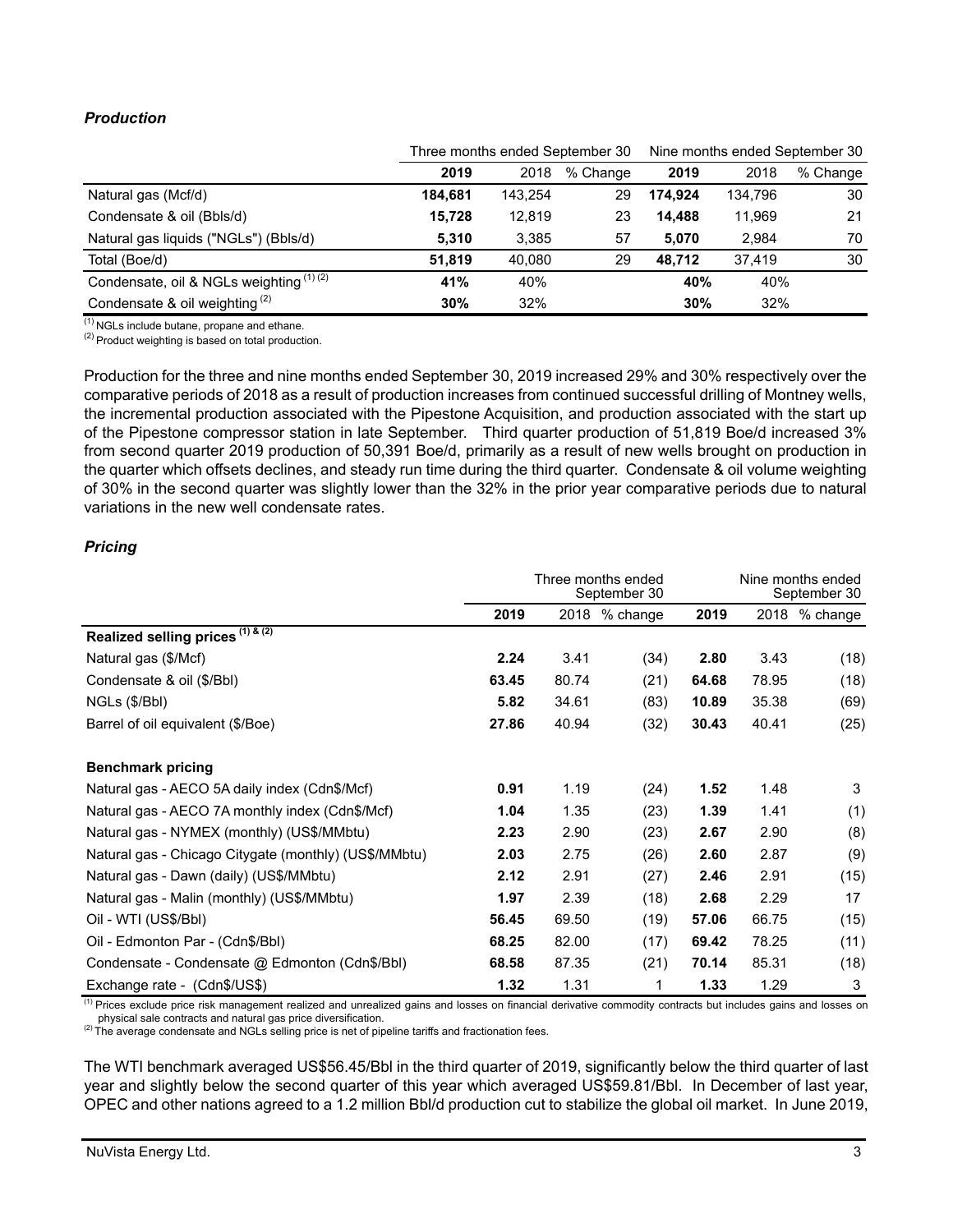these cuts were extended into 2020. US sanctions against Iran and Venezuela further reduced global oil supply, however offsetting this is continued growth in US production primarily in the Permian basin. Canadian heavy oil differentials widened in a sudden and unprecedented fashion in the fourth quarter of 2018 and this temporarily but significantly pressured the light oil market and also the condensate market. In December of last year, the Alberta Government announced a mandated temporary oil supply curtailment which had the immediate effect of improving heavy oil, light oil and condensate differentials starting in January 2019, which has continued throughout this year. The oil supply curtailments will be extended into next year but have been reduced, allowing for additional oil production which has increased demand for condensate. Condensate prices continued to outperform other liquid prices with the Edmonton marker averaging C\$68.58/Bbl for the quarter. The oil supply curtailment does not apply to condensate or to NuVista.

US gas production continues to grow this year but so far at a slower pace than last year. The production growth has been offset by growth in US liquid natural gas ("LNG") exports, exports to Mexico, and continued growth in the power and industrial sectors. There are four major LNG projects in the US that are receiving gas already and there will be a number of additional projects coming online next year that will help to provide support for North American gas prices. NYMEX gas prices have been drifting lower since the spring and were down compared to the second quarter of 2019 averaging US\$2.23/MMbtu. Eastern North American and MidWest prices were down relative to NYMEX gas prices in the third quarter which is typical for this time of year until winter sets in. AECO gas prices averaged \$1.04/Mcf in the third quarter of 2019 representing a decrease of 11% from \$1.17/Mcf in the second quarter of 2019 and a 23% decrease from the third quarter of 2018.

### *Revenue*

#### *Petroleum and natural gas revenues*

|                                          | Three months ended September 30 |                 |         |                 |         |                 | Nine months ended September 30 |                 |  |  |
|------------------------------------------|---------------------------------|-----------------|---------|-----------------|---------|-----------------|--------------------------------|-----------------|--|--|
|                                          | 2019                            |                 | 2018    |                 | 2019    |                 | 2018                           |                 |  |  |
| (\$ thousands, except % amounts)         |                                 | $%$ of<br>total | J       | $%$ of<br>total |         | $%$ of<br>total |                                | $%$ of<br>total |  |  |
| Natural gas $(1)$                        | 38.150                          | 29              | 44.952  | 30              | 133.715 | 33              | 126.034                        | 31              |  |  |
| Condensate & oil                         | 91.808                          | 69              | 95.226  | 63              | 255.825 | 63              | 257.980                        | 62              |  |  |
| NGLs <sup>(2)</sup>                      | 2.843                           | 2               | 10.778  |                 | 15.077  | 4               | 28.829                         |                 |  |  |
| Total petroleum and natural gas revenues | 132.801                         |                 | 150.956 |                 | 404.617 |                 | 412.843                        |                 |  |  |

(1) Natural gas revenue includes price risk management gains and losses on physical delivery sale contracts. For the three and nine months ended September 30, 2019, our physical delivery sales contracts resulted in gains of \$3.5 million and \$5.3 million (2018 – \$5.8 million gain and \$17.2 million gain).

 $(2)$  Includes butane, propane, ethane and an immaterial amount of sulphur revenue.

For the three months ended September 30, 2019, petroleum and natural gas revenues decreased 12% from the comparable period of 2018, due primarily to a 32% decrease in average per Boe realized price, offset by a 29% increase in production for the quarter.

For the nine months ended September 30, 2019, petroleum and natural gas revenue decreased 2% over the comparable period of 2018, due primarily to a 30% increase in production offset by a 25% decrease in realized selling prices.

Condensate & oil volumes averaged 30% of total production in the third quarter of 2019, contributing to 69% of total petroleum and natural gas revenues.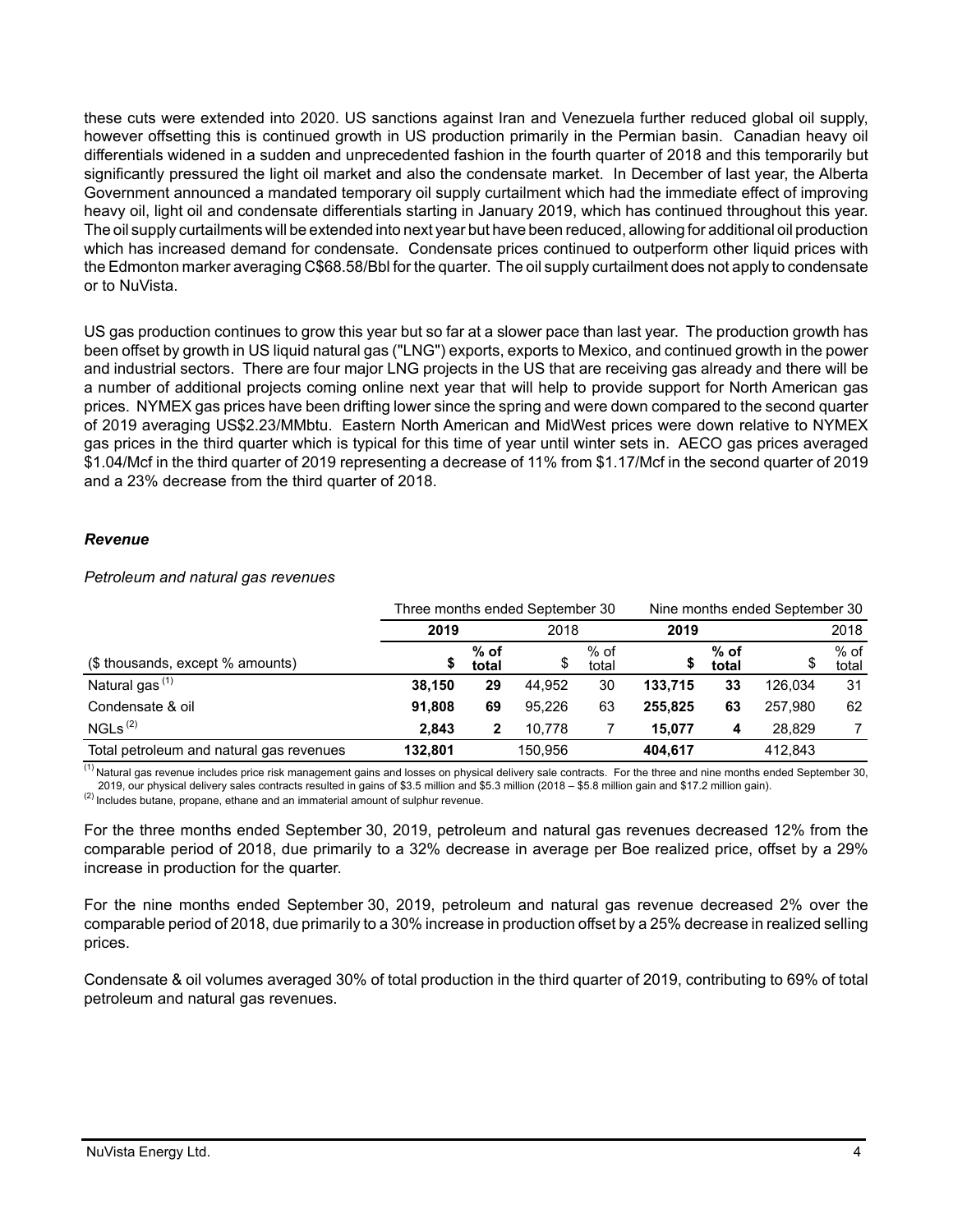A breakdown of natural gas revenue is as follows:

|                                                 | Three months ended September 30 |      |        |        | Nine months ended September 30 |        |         |        |
|-------------------------------------------------|---------------------------------|------|--------|--------|--------------------------------|--------|---------|--------|
|                                                 | 2019                            |      | 2018   |        | 2019                           |        | 2018    |        |
| (\$ thousands, except per unit amounts)         | \$/Mcf<br>\$                    |      | \$     | \$/Mcf | S                              | \$/Mcf | \$      | \$/Mcf |
| Natural gas revenue - AECO reference price (1)  | 16,857                          | 1.04 | 16.511 | 1.35   | 63.192                         | 1.36   | 50.873  | 1.41   |
| Heat/value adjustment <sup>(2)</sup>            | 1,748                           | 0.11 | 1.814  | 0.15   | 5.841                          | 0.13   | 4.998   | 0.14   |
| Transportation revenue <sup>(3)</sup>           | 7.065                           | 0.44 | 7.205  | 0.59   | 21.587                         | 0.46   | 19.273  | 0.53   |
| Natural gas market diversification revenue      | 9.009                           | 0.45 | 13.631 | 0.88   | 37,828                         | 0.74   | 33.693  | 0.88   |
| AECO physical delivery sales contract gains (4) | 3,471                           | 0.20 | 5.791  | 0.44   | 5.267                          | 0.11   | 17.197  | 0.47   |
| Total natural gas revenue                       | 38,150                          | 2.24 | 44.952 | 3.41   | 133.715                        | 2.80   | 126.034 | 3.43   |

(1) Average AECO 7A monthly index.

(2) Based on NuVista's historical adjustment of 9-10%.

(3) Cost of gas transportation from the transfer of custody sales point to the final sales point.

(4) Excludes price risk management realized and unrealized gains and losses on financial derivative commodity contracts but includes gains and losses on physical sale contracts.

For the three months ended September 30, 2019, natural gas revenue decreased 15% from the comparable period of 2018, due to a 29% increase in production offset by a 34% decrease in realized selling prices. For the nine months ended September 30, 2019, natural gas revenue increased 6% over the comparable period of 2018, due primarily to a 30% increase in production offset by a 18% decrease in realized selling prices.

The Company's third quarter physical natural gas sales portfolio was based on the following physical fixed price contracts or physical market deliveries:

|                             |      |             | Three months ended September 30 Nine months ended September 30 |      |  |
|-----------------------------|------|-------------|----------------------------------------------------------------|------|--|
|                             | 2019 | 2018        | 2019                                                           | 2018 |  |
| AECO physical deliveries    | 42%  | 21%         | 40%                                                            | 33%  |  |
| Dawn physical deliveries    | 24%  | $32 \%$     | 25%                                                            | 30%  |  |
| Malin physical deliveries   | 21%  | <b>28 %</b> | 21%                                                            | 18 % |  |
| Chicago physical deliveries | 13%  | 19%         | 13%                                                            | 19%  |  |

NuVista receives a premium to the AECO spot gas price due to the higher heat content of its natural gas production, as well as the various gas marketing and transportation arrangements that the Company has in place to diversify and gain exposure to alternative natural gas markets in North America to limit its exposure to spot AECO pricing. For the three months ended September 30, 2019, the Company delivered 42% of its gas to AECO of which 33% was under AECO physical fixed price delivery sales contracts. NuVista delivered approximately 24% of its natural gas production to Dawn, 21% to Malin, and 13% to Chicago.

NuVista's exposure to AECO floating prices was limited to approximately 9% of volumes in the third quarter of 2019 as a result of this market egress, and the inclusion of pre-existing physical and financial delivery sales contracts. NuVista's existing contracts for firm transportation on export pipelines coupled with the financial NYMEX basis natural gas sales price derivative contracts will result in long term price diversification and exposure to AECO floating pricing limited to approximately 10%-25% of volumes in 2020 and beyond.

Excluding the impact of realized gains on physical sales contracts, the average selling price for natural gas for the three and nine months ended September 30, 2019 was \$2.04/Mcf and \$2.69/Mcf respectively, compared to \$2.97/ Mcf and \$2.96/Mcf for the comparative periods of 2018, and \$2.24/Mcf in the second quarter of 2019.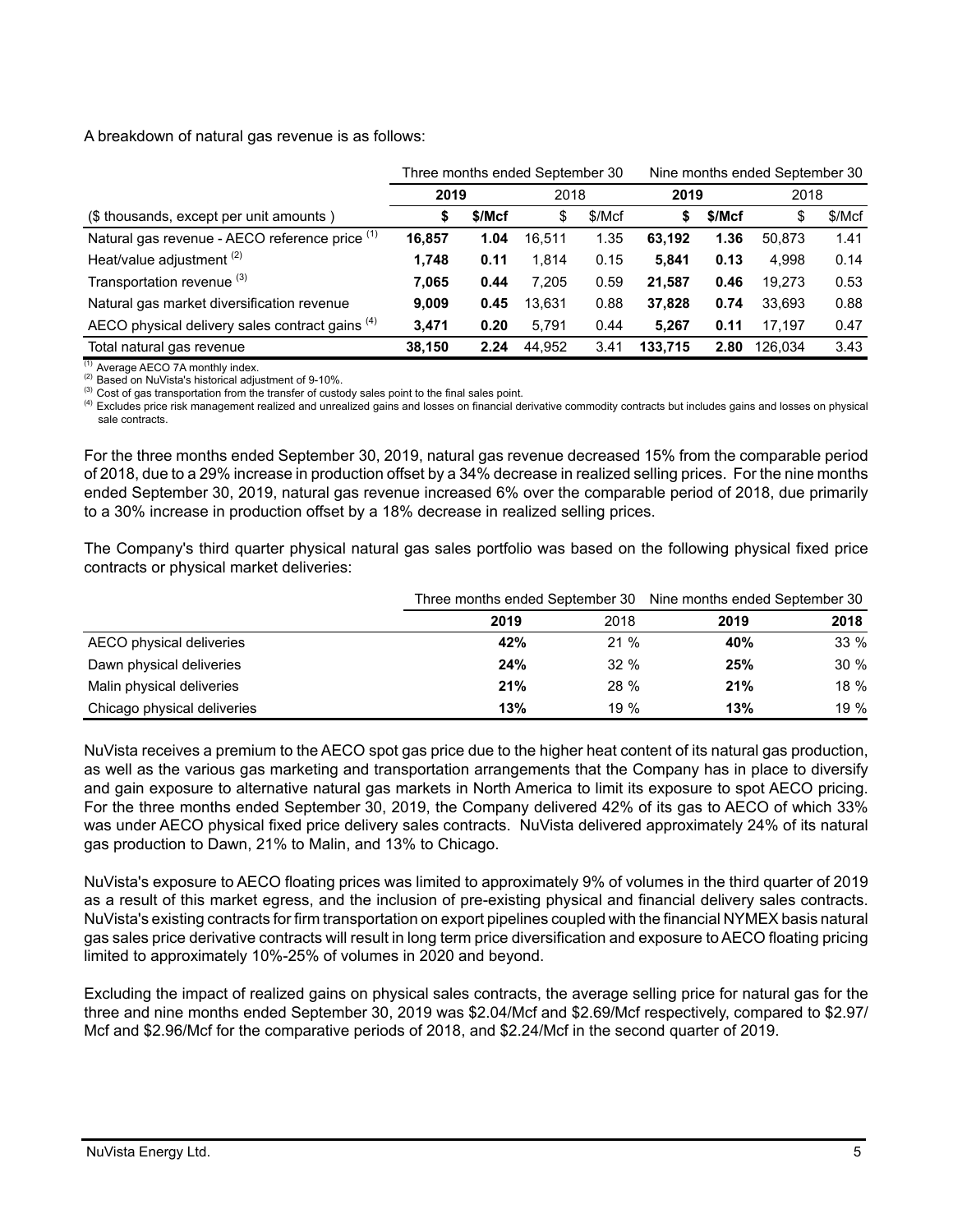### *Condensate & oil revenue*

For the three months ended September 30, 2019, condensate & oil revenue decreased 4% over the comparable period of 2018 due to a 23% increase in production offset by a 21% decrease in the average realized selling price. For the nine months ended September 30, 2019, condensate & oil revenue decreased 1% over the comparable period of 2018, due primarily to a 21% increase in production offset by a 18% decrease in the average realized selling price.

Strong demand for condensate & oil in Alberta results in benchmark condensate prices at Edmonton trading at a premium to Canadian light oil prices. NuVista's realized condensate & oil prices include adjustments for pipeline tariffs to Edmonton and quality differentials. Condensate & oil realized selling prices averaged \$63.45/Bbl and \$64.68/ Bbl in the three and nine months ended September 30, 2019, a decrease of 21% and 18% from \$80.74/Bbl and \$78.95/Bbl for the comparable periods of 2018.

#### *NGL revenue*

For the three months ended September 30, 2019, NGL revenue decreased74% over the comparable period of 2018, due to a 57% increase in production offset by a 83% decrease in the average realized selling price. For the nine months ended September 30, 2019, NGL revenue decreased 48% over the comparable period of 2018, due primarily to a 70% increase in production offset by a 69% decrease in the average realized selling price.

The NGL contract year typically begins April 1st and ends March 31st of the following year. Western Canadian inventories of propane and butane grew significantly last fall, leading to local price weakness for both of these products starting late last year, but did not factor into contractual pricing until April 2019.

#### *Commodity price risk management*

NuVista has a disciplined commodity price risk management program as part of its financial risk management strategy. The purpose of this program is to reduce volatility in financial results and help stabilize adjusted funds flow against the unpredictable commodity price environment. NuVista's Board of Directors has authorized the use of fixed price, put option and costless collar contracts ("Fixed Price Contracts"), and approved the terms of NuVista's commodity price risk management program to allow the securing of minimum prices of the following:

| (% of net forecast after royalty production) | First 18 month<br>forward period | Following 18 month<br>forward period | Following 24 month<br>forward period |
|----------------------------------------------|----------------------------------|--------------------------------------|--------------------------------------|
| Natural Gas Fixed Price Contracts            | up to $70\%$                     | up to $60\%$                         | up to $50\%$                         |
| Crude Oil Fixed Price Contracts              | up to $70\%$                     | up to $60\%$                         | up to $30\%$                         |

The Board of Directors has set limits for entering into natural gas basis differential contracts that are the lesser of 50% of forecast natural gas production, net of royalties, or the volumes that would bring the combined natural gas basis differential contracts and natural gas fixed price contracts to 100% of forecast natural gas production, net of royalties. In addition, a maximum volume of up to 150,000 MMbtu/day has been approved, with a term of 7 years from the date any such swap is entered into.

Hedges on crude oil, natural gas liquids, natural gas, differentials and basis may be made in Canadian or U.S. dollars at the time the position is established and the U.S. dollar positions may be hedged to Canadian dollars during the term of the applicable hedge. Foreign currency exposure on interest payments and long-term debt, if there is that exposure, may also be hedged back to Canadian dollars.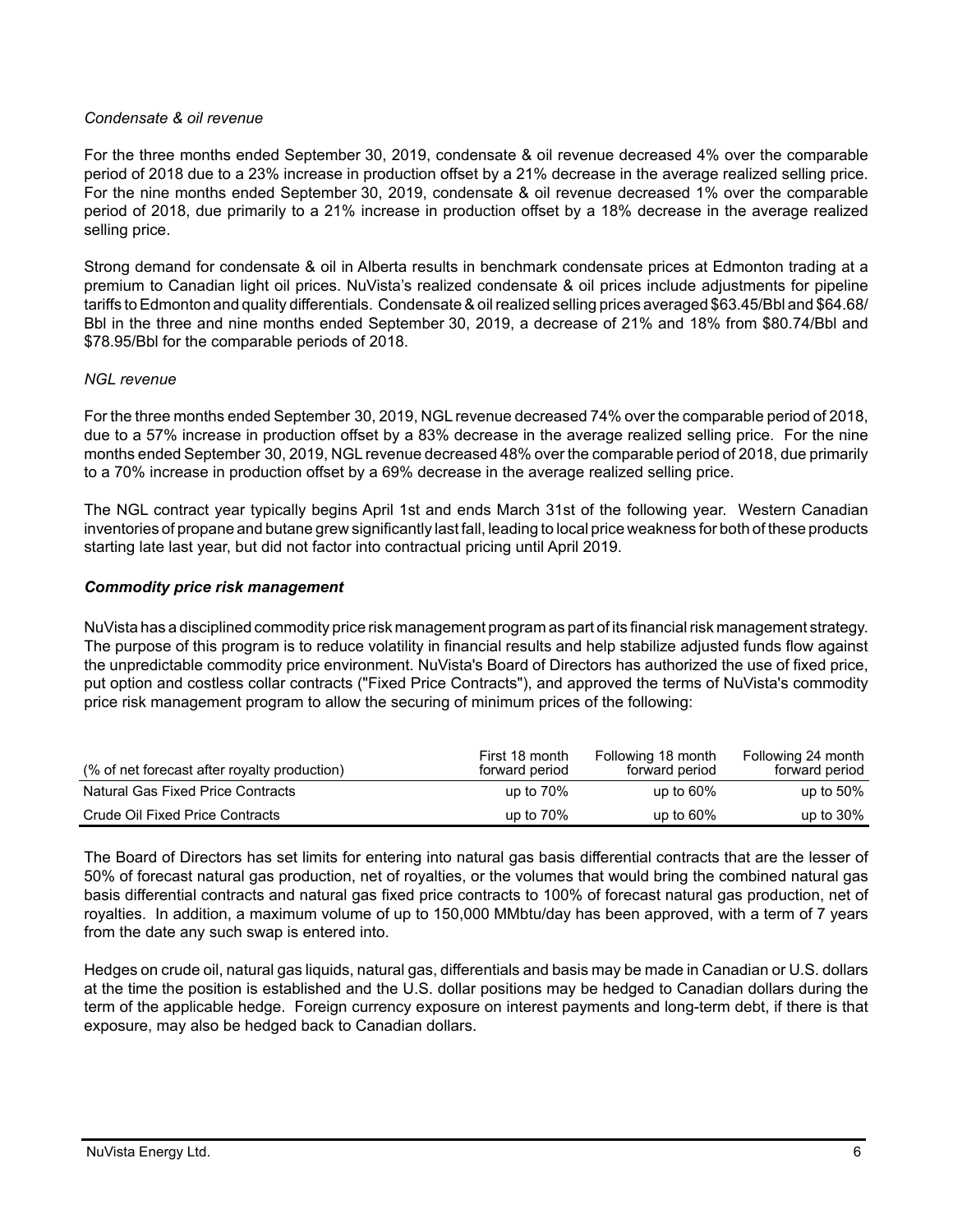| (\$ thousands)                       |                                |                           | Three months ended September 30 |             |                                                                                                          |                      |  |  |  |  |
|--------------------------------------|--------------------------------|---------------------------|---------------------------------|-------------|----------------------------------------------------------------------------------------------------------|----------------------|--|--|--|--|
|                                      |                                | 2019                      |                                 |             | 2018<br>Realized<br>Unrealized<br>gain (loss)<br>(27, 622)<br>1.728<br>(15, 158)<br>1,952<br>186<br>(21) |                      |  |  |  |  |
|                                      | <b>Realized</b><br>gain (loss) | Unrealized<br>gain (loss) | Total<br>gain (loss)            | gain (loss) |                                                                                                          | Total<br>gain (loss) |  |  |  |  |
| Natural gas                          | 3,661                          | (30, 895)                 | (27, 234)                       |             |                                                                                                          | (25, 894)            |  |  |  |  |
| Condensate & oil                     | 5,399                          | 15.596                    | 20.995                          |             |                                                                                                          | (13,206)             |  |  |  |  |
| Foreign exchange                     |                                |                           |                                 |             |                                                                                                          | 165                  |  |  |  |  |
| Gain (loss) on financial derivatives | 9.060                          | (15,299)                  | (6,239)                         | (13, 451)   | (25, 484)                                                                                                | (38, 935)            |  |  |  |  |

During the third quarter of 2019, the commodity price risk management program resulted in a total loss of \$6.2 million, compared to a total loss of \$38.9 million for the comparable period of 2018 and a total gain of \$3.1 million in the second quarter of 2019. The fair value of financial derivative contracts is recorded in the financial statements. Unrealized gains and losses are the change in mark to market values or fair value of financial derivative contracts in place at the end of the quarter compared to the start of the quarter. The unrealized loss in the third quarter is primarily as a result of an unrealized loss on natural gas contracts reflective of the narrowing AECO/NYMEX basis forward strip pricing at the end of the quarter compared to the beginning of the quarter, partially offset by an increase in the mark to market value of oil contracts in place at the end of the quarter. Due to increased volatility in oil and gas prices and the related forward strips pricing, the impact of unrealized gains and/or losses on overall earnings in a particular reporting period can be substantial, as was the case in the fourth quarter of 2018 and the first quarter of 2019.

|                                      |                                |                           | Nine months ended September 30 |                         |                           |                      |  |  |  |  |  |
|--------------------------------------|--------------------------------|---------------------------|--------------------------------|-------------------------|---------------------------|----------------------|--|--|--|--|--|
| (\$ thousands)                       |                                | 2019                      | 2018                           |                         |                           |                      |  |  |  |  |  |
|                                      | <b>Realized</b><br>gain (loss) | Unrealized<br>gain (loss) | Total<br>gain (loss)           | Realized<br>gain (loss) | Unrealized<br>gain (loss) | Total<br>gain (loss) |  |  |  |  |  |
| Natural gas                          | 3,213                          | (68, 197)                 | (64, 984)                      | 5,222                   | (3,998)                   | 1,224                |  |  |  |  |  |
| Condensate & oil                     | 10,212                         | (12,522)                  | (2, 310)                       | (32, 928)               | (32, 644)                 | (65, 572)            |  |  |  |  |  |
| Foreign exchange                     |                                |                           |                                | 54                      | 77                        | 131                  |  |  |  |  |  |
| Gain (loss) on financial derivatives | 13.425                         | (80, 719)                 | (67, 294)                      | (27, 652)               | (36,565)                  | (64, 217)            |  |  |  |  |  |

For the nine months ended September 30, 2019, the commodity price risk management program resulted in a loss of \$67.3 million compared to a loss of \$64.2 million for the comparable period of 2018.

Nuvista has significant hedges currently in place, with approximately 70% of remaining 2019 condensate & oil production hedged at an average floor C\$ WTI price of 78.31/Bbl, and approximately 66% of remaining 2019 natural gas production hedged at an average floor price of \$2.34/Mcf.

Price risk management gains on our physical delivery sale contracts totaled \$3.5 million and \$5.3 million for the three and nine months ended September 30, 2019 compared to gains of \$5.8 million and \$17.2 million for the comparable periods of 2018.

### (a) Financial instruments

The following is a summary of financial derivatives contracts in place as at September 30, 2019:

|                                                              | WTI fixed price swap |           |
|--------------------------------------------------------------|----------------------|-----------|
| Term $(1)$                                                   | Bbls/d               | Cdn\$/Bbl |
| 2019 remainder                                               | 8.597                | 76.38     |
| 2020                                                         | 6.099                | 76.28     |
| $(1)$ Table presented as weighted average volumes and prices |                      |           |

Table presented as weighted average volumes and prices.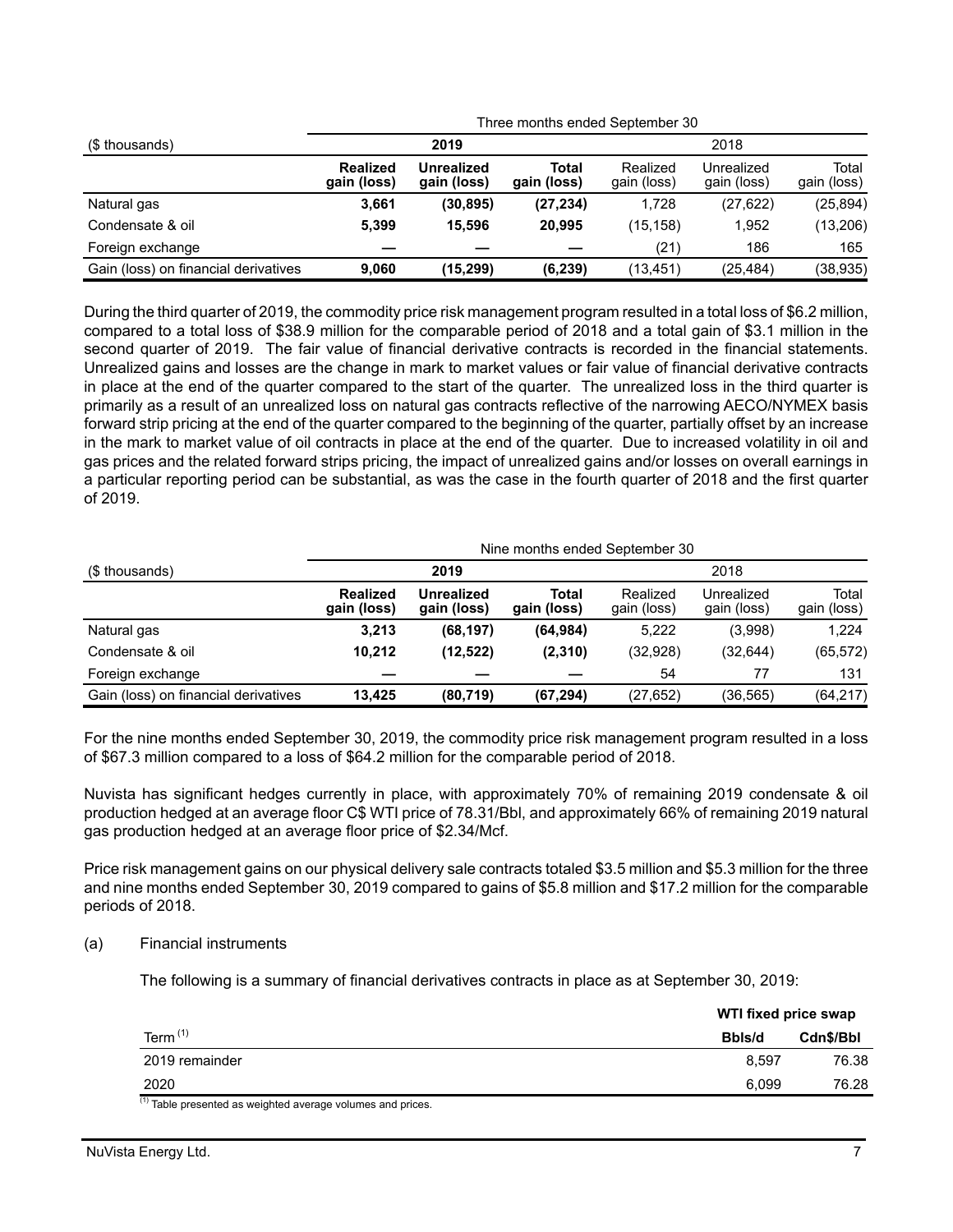|                  | C\$ WTI 3 Way Collar |           |           |           |  |  |
|------------------|----------------------|-----------|-----------|-----------|--|--|
| Term $(1)$       | Bbls/d               | Cdn\$/Bbl | Cdn\$/Bbl | Cdn\$/Bbl |  |  |
| 2019 remainder   | 5.165                | 67.63     | 81.55     | 88.94     |  |  |
| 2020<br>$\cdots$ | 3.449                | 66.59     | 80.51     | 87.71     |  |  |

 $(1)$  Table presented as weighted average volumes and prices.

|                | <b>AECO-NYMEX</b><br>basis swap |                              | <b>Chicago-NYMEX</b><br>basis swap |                              | <b>Malin-NYMEX</b><br>basis swap |                              | <b>AECO-Malin</b><br>basis swap |                       | Dawn-NYMEX<br>basis swap |                              |  |
|----------------|---------------------------------|------------------------------|------------------------------------|------------------------------|----------------------------------|------------------------------|---------------------------------|-----------------------|--------------------------|------------------------------|--|
| Term $(1)$     | <b>MMbtu/d</b>                  | <b>US\$/</b><br><b>MMbtu</b> | MMbtu/d                            | <b>US\$/</b><br><b>MMbtu</b> | MMbtu/d                          | <b>US\$/</b><br><b>MMbtu</b> | MMbtu/d                         | <b>US\$/</b><br>MMbtu | MMbtu/d                  | <b>US\$/</b><br><b>MMbtu</b> |  |
| 2019 remainder | 17,500                          | (0.94)                       | 13,315                             | (0.25)                       | 13,370                           | (0.42)                       | 10,000                          | 0.68                  | 6,630                    | (0.26)                       |  |
| 2020           | 47.500                          | (0.96)                       | 15,000                             | (0.25)                       | 11.667                           | (0.51)                       | 8,333                           | 0.68                  | 10,000                   | (0.26)                       |  |
| 2021           | 95,000                          | (0.98)                       | 15,000                             | (0.24)                       | 20,000                           | (0.66)                       |                                 |                       | 10,000                   | (0.26)                       |  |
| 2022           | 95,000                          | (0.97)                       | 12,493                             | (0.24)                       | 16,658                           | (0.66)                       |                                 |                       | 8,329                    | (0.26)                       |  |
| 2023           | 100,000                         | (1.01)                       |                                    |                              |                                  |                              |                                 |                       |                          |                              |  |
| 2024           | 100,000                         | (1.00)                       |                                    |                              |                                  |                              |                                 |                       |                          |                              |  |
| 2025           | 35,000                          | (1.00)                       |                                    |                              |                                  |                              |                                 |                       |                          |                              |  |

 $(1)$  Table presented as weighted average volumes and prices.

|                |      | AECO fixed price swap    | NYMEX fixed price swap |            | Dawn fixed price swap |            |
|----------------|------|--------------------------|------------------------|------------|-----------------------|------------|
| Term $(1)$     | GJ/d | Cdn\$/GJ                 | <b>MMbtu/d</b>         | US\$/MMbtu | <b>MMbtu/d</b>        | US\$/MMbtu |
| 2019 remainder | .685 | 1.30                     | 51.630                 | 2.72       | 3.370                 | 2.50       |
| 2020           |      | $\overline{\phantom{m}}$ | 48.757                 | 2.67       |                       |            |

 $(1)$  Table presented as weighted average volumes and prices.

Subsequent to September 30, 2019 the following is a summary of financial derivatives that have been entered into:

|            | C\$ WTI 3 Way Collar |           |           |           |  |  |
|------------|----------------------|-----------|-----------|-----------|--|--|
| Term $(1)$ | Bbls/d               | Cdn\$/Bbl | Cdn\$/Bbl | Cdn\$/Bbl |  |  |
| 2020       | 600                  | 60.00     | 68.13     | 74.90     |  |  |
| (4)        |                      |           |           |           |  |  |

 $\frac{(1)}{(1)}$  Table presented as weighted average volumes and prices.

|                | Dawn fixed price swap |            |
|----------------|-----------------------|------------|
| Term $(1)$     | <b>MMbtu/d</b>        | US\$/MMbtu |
| 2019 remainder | 3.315                 | 2.63       |
| 2020           | 1.243                 | 2.63       |
| $(4) - 1$<br>. |                       |            |

 $(1)$  Table presented as weighted average volumes and prices.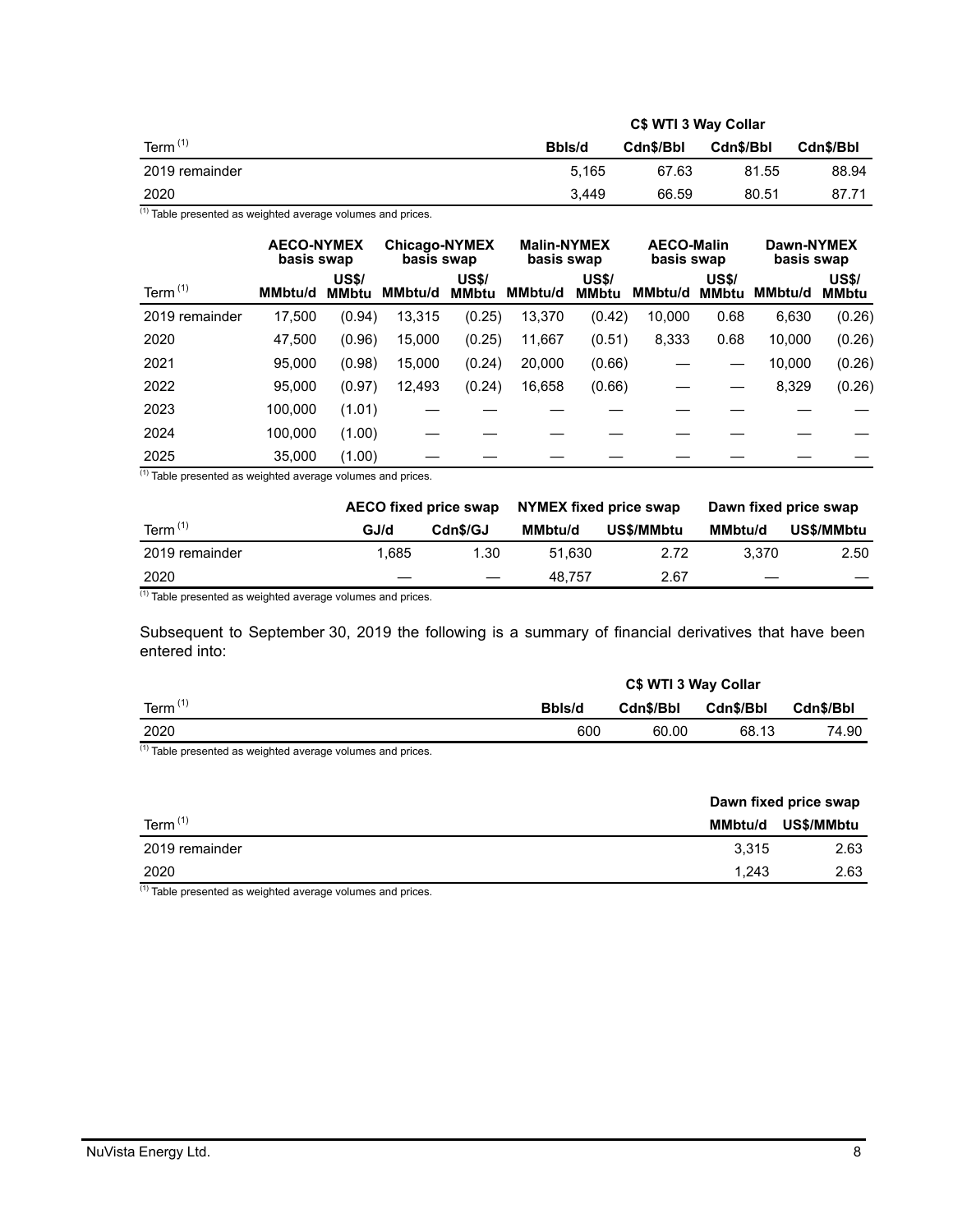### (b) Physical delivery sales contracts

The following is a summary of the physical delivery sales contracts in place as at September 30, 2019:

|                | Dawn fixed price swap |            | <b>Dawn-NYMEX Basis</b> |            |  |
|----------------|-----------------------|------------|-------------------------|------------|--|
| Term $(1)$     | <b>MMbtu/d</b>        | US\$/MMbtu | <b>MMbtu/d</b>          | US\$/MMbtu |  |
| 2019 remainder | 3,370                 | 2.50       | 6,630                   | (0.26)     |  |
| 2020           |                       |            | 10.000                  | (0.26)     |  |
| 2021           |                       |            | 10,000                  | (0.26)     |  |
| 2022           |                       |            | 8,329                   | (0.26)     |  |

 $(1)$  Table presented as weighted average volumes and prices.

|                | <b>AECO fixed price swap</b> |          |
|----------------|------------------------------|----------|
| Term $(1)$     | GJ/d                         | Cdn\$/GJ |
| 2019 remainder | 66,413                       | 1.77     |
| 2020Q1         | 10,000                       | 1.60     |
| 2020Q2         | 75,000                       | 1.40     |
| 2020Q3         | 75,000                       | 1.40     |
| 2020Q4         | 25,272                       | 1.40     |

(1) Table presented as weighted average volumes and prices.

Subsequent to September 30, 2019 the following is a summary of the physical delivery sales contracts that have been entered into:

|                | <b>AECO fixed price swap</b> |          | Dawn fixed price swap |            |  |
|----------------|------------------------------|----------|-----------------------|------------|--|
| Term $(1)$     | GJ/d                         | Cdn\$/GJ | MMbtu/d               | US\$/MMbtu |  |
| 2019 remainder | 6.739                        | 2.15     | 3.315                 | 2.62       |  |
| 2020           |                              |          | 1.243                 | 2.62       |  |

 $(1)$  Table presented as weighted average volumes and prices.

# *Royalties*

|                                                                            | Three months ended<br>September 30 |         | Nine months ended<br>September 30 |          |
|----------------------------------------------------------------------------|------------------------------------|---------|-----------------------------------|----------|
| (\$ thousands, except % and per Boe amounts)                               | 2019                               | 2018    | 2019                              | 2018     |
| Gross royalties                                                            | 11.106                             | 8.278   | 29.432                            | 19,587   |
| Gas cost allowance ("GCA")                                                 | (3,618)                            | (2,996) | (11, 330)                         | (8, 162) |
| Net royalties                                                              | 7,488                              | 5,282   | 18.102                            | 11,425   |
| Gross royalty % excluding physical delivery sales contracts <sup>(1)</sup> | 8.6                                | 5.7     | 7.4                               | 5.0      |
| Gross royalty % including physical delivery sales contracts                | 8.4                                | 5.5     | 7.3                               | 4.7      |
| Net royalties \$/Boe                                                       | 1.57                               | 1.43    | 1.36                              | 1.12     |

 $\overline{^{(1)}}$  Calculated as gross royalties as a % of petroleum and natural gas revenues excluding gains (losses) on physical delivery sales contracts.

For the three and nine months ended September 30, 2019, gross royalties increased 34% and 50% respectively as compared to the comparable periods of 2018 as a result of the production increases over the prior year. Gross royalties as a percentage of petroleum and natural gas revenues increased as a result of a greater number of wells having fully utilized the royalty incentive programs which carried reduced initial royalty rates.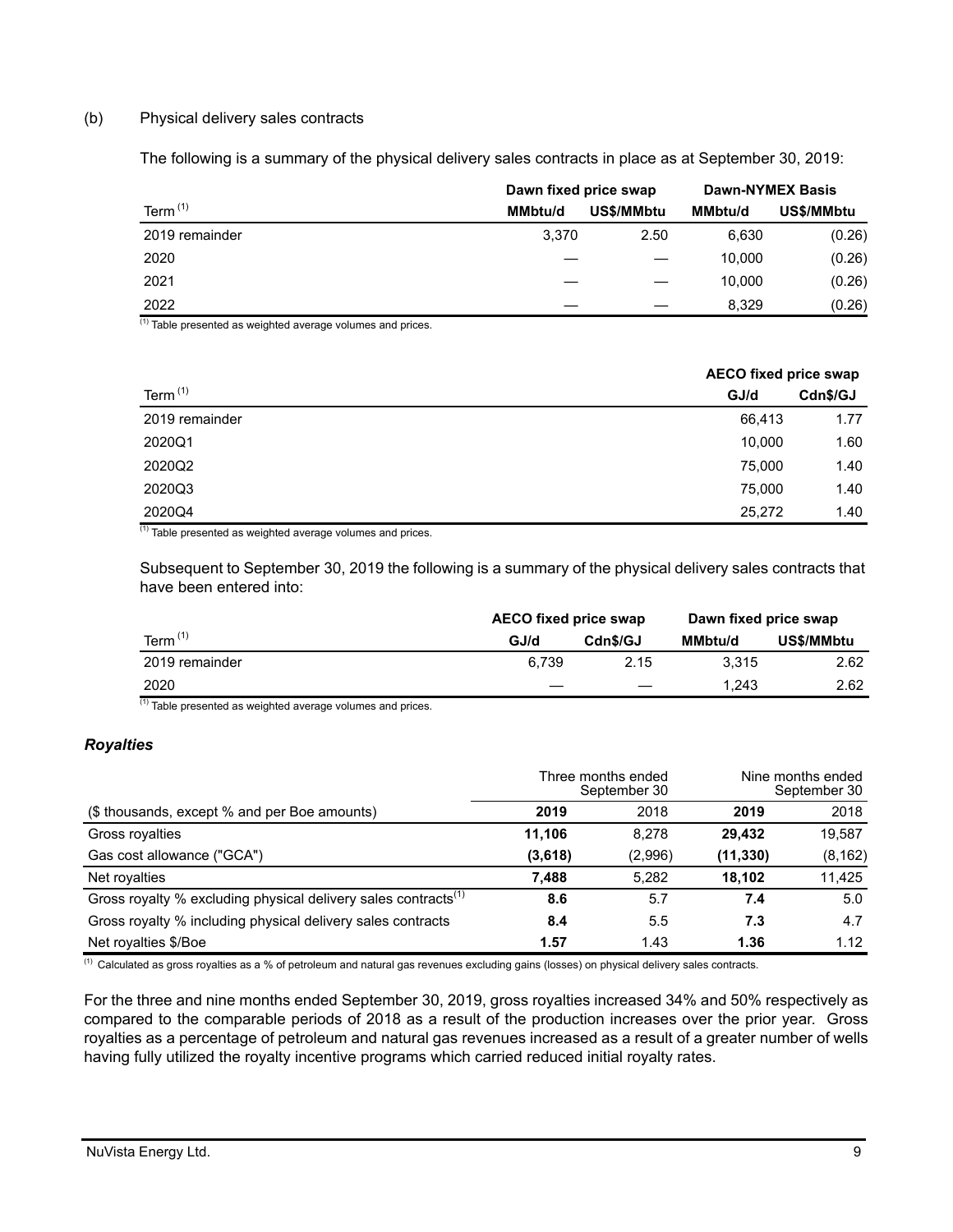The Company also receives GCA from the Crown, which reduces royalties to account for expenses incurred by NuVista to process and transport the Crown's portion of natural gas production. For the three and nine months ended September 30, 2019, the 21% and 39% increase in GCA credits received compared to the comparative periods of 2018 is primarily due to the increased crown royalty payments made to the Crown as a result of increased production.

NuVista's physical price risk management and gas market diversification activities impact reported average royalty rates as royalties are based on government market reference prices for delivery of product in Alberta and not the Company's average realized prices that include price risk management and gas market diversification activities.

### *Transportation expenses*

|                                                  | Three months ended<br>September 30 | Nine months ended<br>September 30 |        |        |
|--------------------------------------------------|------------------------------------|-----------------------------------|--------|--------|
| (\$ thousands, except per unit amounts)          | 2019                               | 2018                              | 2019   | 2018   |
| Natural gas transportation expense               | 12.296                             | 10.341                            | 36.452 | 29,503 |
| Condensate, oil & NGL transportation expense     | 2,166                              | 1.065                             | 5.018  | 2,358  |
| Total transportation expense                     | 14.462                             | 11.406                            | 41.470 | 31,861 |
| Natural gas transportation \$/Mcf <sup>(1)</sup> | 0.72                               | 0.78                              | 0.76   | 0.80   |
| Condensate, oil & NGL transportation \$/Bbl      | 1.12                               | 0.90                              | 0.94   | 0.72   |
| Total transportation \$/Boe                      | 3.03                               | 3.09                              | 3.12   | 3.12   |

 $<sup>(1)</sup>$  Includes total gas transportation from the plant gate to the final sales point.</sup>

For the three and nine months ended September 30, 2019, total transportation expenses on a total dollar basis increased from the comparative periods of 2018 due primarily to higher volumes and additional firm commitments for gas transportation and increased trucking of condensate volumes. NuVista incurs transportation expenses on these gas volumes, however, the tolls are more than offset by the higher realized gas prices received at markets outside Alberta. Third quarter total transportation expense remained consistent with second quarter total transportation expense of \$14.5 million (\$3.17/Boe).

Condensate transportation expense on a \$/Bbl basis is dependent on the proportion of condensate production volumes flowing through third party liquids pipelines which incurs lower transportation rates than volumes being trucked. The higher condensate transportation rates for the three and nine months ended September 30, 2019 as compared to the prior year comparative periods was primarily as a result of increased condensate production and a slightly lower proportion of condensate volumes flowing through third party liquids pipelines versus more costly trucking of volumes, resulting in a slightly higher condensate transportation cost.

# *Operating expenses*

|                                         | Three months ended September 30 |        | Nine months ended September 30 |         |  |
|-----------------------------------------|---------------------------------|--------|--------------------------------|---------|--|
| (\$ thousands, except per unit amounts) | 2019                            | 2018   | 2019                           | 2018    |  |
| Operating expenses                      | 47.510                          | 36.199 | 127.747                        | 102.717 |  |
| Per Boe                                 | 9.97                            | 9.82   | 9.61                           | 10.06   |  |

For the three and nine months ended September 30, 2019, operating expenses increased31% and 24% respectively as a result of the increased production compared to the prior year comparative periods of 2018, while the per Boe costs remained consistent with the prior year quarter comparative period, and decreased slightly on the prior year to date comparative period due to increased production, operational efficiencies, high utilization of the Elmworth and Bilbo compressor stations and the integration of the acquired Pipestone assets. Compared to second quarter operating expenses of \$43.5 million (\$9.49/Boe), third quarter operating expenses increased primarily due to the increased cost associated with the start up of the new Pipestone compressor in September, 2019.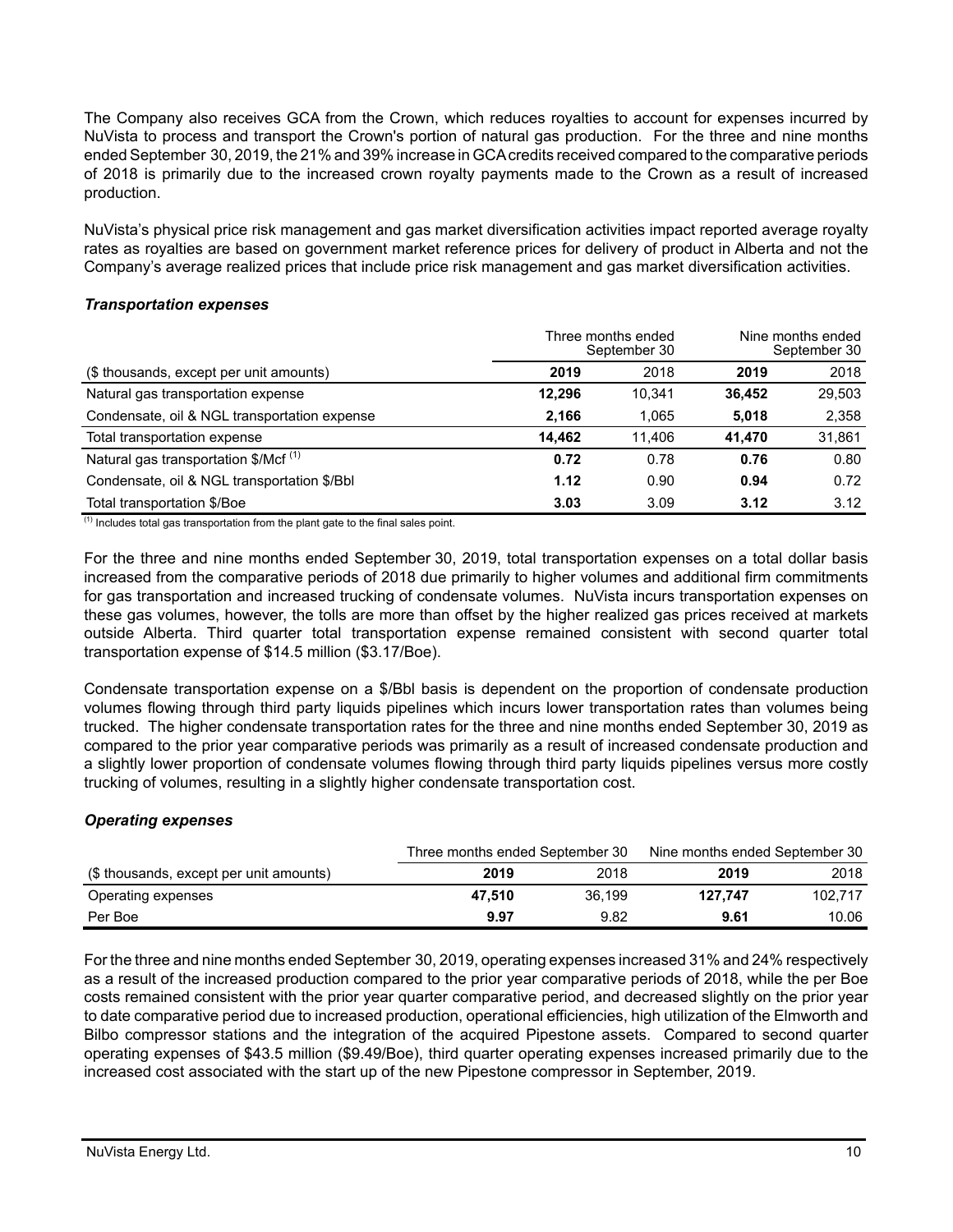In accordance with the adoption of IFRS 16 - *Leases* on January 1, 2019 as disclosed in Note 3 to the financial statements, base rent for the Company's field office is recognized as a lease prospective January 1, 2019. This has resulted in base rent costs in the amount of \$95.0 thousand in the nine months ending September 30, 2019 being excluded from operating expenses, as the costs are now accounted for under the new lease standard.

The minimum take or pay commitments associated with the gas processing lease and gas transportation lease identified in the third quarter is excluded from operating expense and classified as a lease under IFRS 16. For the 3 months ending September 30, 2019, total payments under these two new leases of \$0.3 million were excluded from operating expenses and accounted for under the new lease standard.

|                                        | Three months ended September 30 |          | Nine months ended September 30 |         |
|----------------------------------------|---------------------------------|----------|--------------------------------|---------|
| (\$ thousands, except per Boe amounts) | 2019                            | 2018     | 2019                           | 2018    |
| Gross G&A expenses                     | 6,029                           | 5,703    | 18,227                         | 17,590  |
| Overhead recoveries                    | (480)                           | (188)    | (1, 422)                       | (437)   |
| Capitalized G&A                        | (1, 414)                        | (1, 159) | (4, 433)                       | (3,693) |
| Net G&A expenses                       | 4.135                           | 4.356    | 12.372                         | 13,460  |
| Gross G&A per Boe                      | 1.26                            | 1.55     | 1.37                           | 1.72    |
| Net G&A per Boe                        | 0.87                            | 1.18     | 0.93                           | 1.32    |

# *General and administrative expenses ("G&A")*

For the three and nine months ended September 30, 2019, gross G&A expenses have increased slightly from the prior year comparative periods consistent with increasing company size and activity. As a result of continued production increases and efficiencies gained from an operational focus on Wapiti Montney and continued focus on cost control, NuVista has continued to drive G&A costs per Boe downwards.

The Company's policy of allocating and capitalizing G&A expenses associated with new capital projects remained unchanged in 2018 and 2019. Overhead recoveries have increased since the Pipestone Acquisition due to NuVista's ownership interest and operatorship of the Wembley gas plant. G&A capitalized and operating recoveries are in accordance with industry practice.

In accordance with the adoption of IFRS 16 - *Leases* on January 1, 2019 as disclosed in Note 3 to the financial statements, base rent for the Company's head office expense is recognized as a lease prospective January 1, 2019. This has resulted in base rent costs in the amount of \$553 thousand in the nine months ending September 30, 2019 being excluded from gross G&A expenses, as the costs are now accounted for under the new lease standard.

### *Share-based compensation expense*

|                               | Three months ended September 30 |       | Nine months ended September 30 |       |  |
|-------------------------------|---------------------------------|-------|--------------------------------|-------|--|
| (\$ thousands)                | 2019                            | 2018  | 2019                           | 2018  |  |
| Stock options                 | 916                             | 636   | 2,865                          | 2,595 |  |
| Director deferred share units | (1)                             | (229) | (243)                          | 359   |  |
| Restricted share awards       | 373                             | 304   | 1,087                          | 1.255 |  |
| Performance share awards      | 172                             | 83    | 420                            | 128   |  |
| Total                         | 1.460                           | 794   | 4.129                          | 4,337 |  |

Share-based compensation expense relates to the amortization of the fair value of stock option awards, performance share awards ("PSA"), restricted share awards ("RSA") and accruals for future payments under the director deferred share unit ("DSU") plan.

The increase in share-based compensation for the three months ended September 30, 2019, was primarily due to a smaller change in the valuation of the DSU liability and related DSU expense compared to the prior year comparative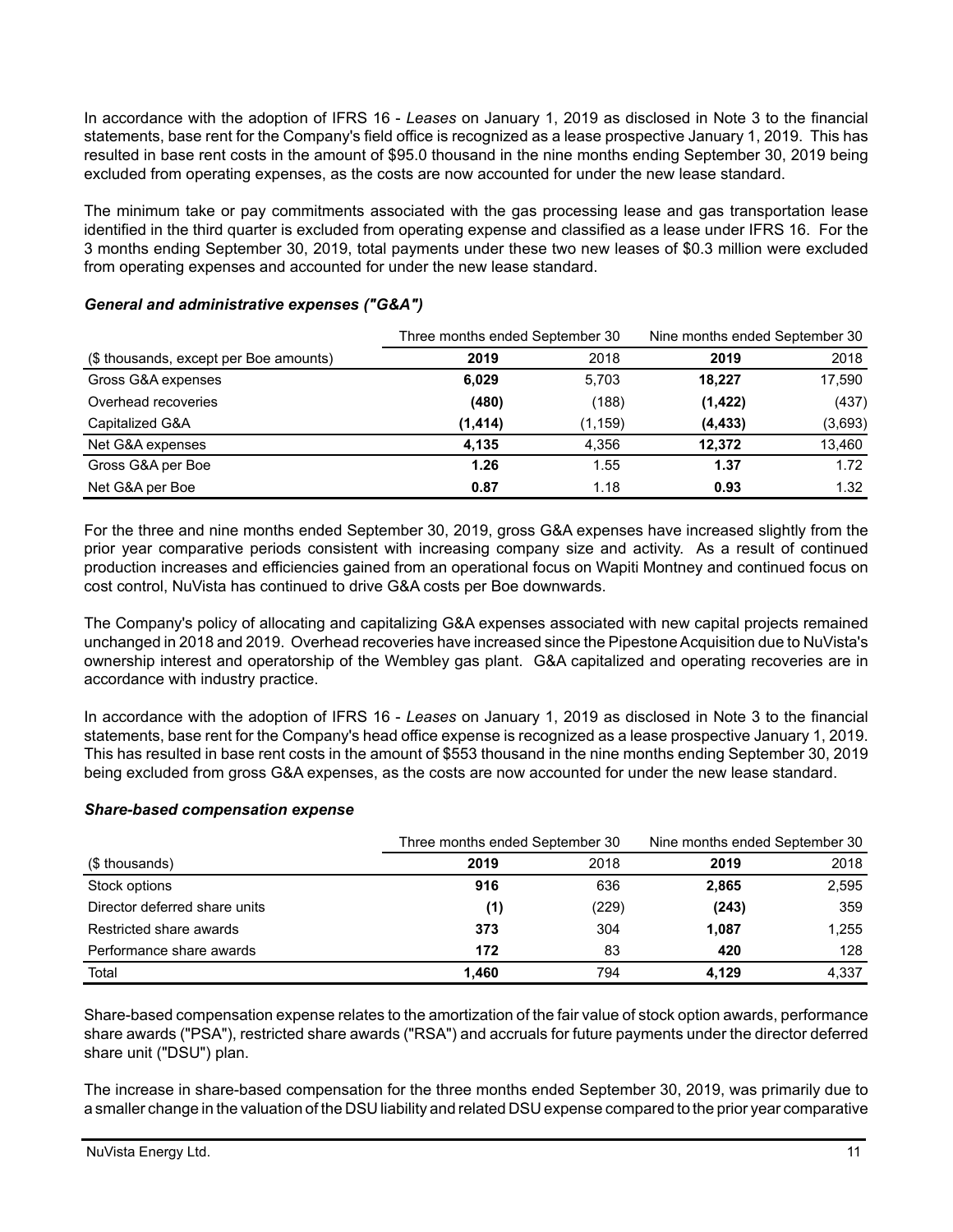period. For the nine months ending September 30, 2019, the decrease in share-based compensation was due primarily to the decrease in the DSU liability and related DSU expense as a result of the decrease in share price from \$4.08/share at December 31, 2018 to \$2.48/share at September 30, 2019.

# *Transaction costs*

|                                        |      |       | Three months ended September 30 Nine months ended September 30 |       |
|----------------------------------------|------|-------|----------------------------------------------------------------|-------|
| (\$ thousands, except per Boe amounts) | 2019 | 2018  | 2019                                                           | 2018  |
| Total transaction costs                |      | 2.624 |                                                                | 2.624 |
| Total transaction costs per Boe        |      | በ 71  |                                                                | 0.26  |

Transaction costs are related to the Pipestone Acquisition that occurred in the third quarter of 2018. These costs include advisory, legal and other professional fees.

# *Financing costs*

|                                              | Three months ended | September 30 | Nine months ended<br>September 30 |        |
|----------------------------------------------|--------------------|--------------|-----------------------------------|--------|
| (\$ thousands, except per Boe amounts)       | 2019               | 2018         | 2019                              | 2018   |
| Interest on long-term debt (credit facility) | 3.659              | 1.383        | 10.407                            | 2,961  |
| Interest on senior unsecured notes (1)       | 3,904              | 3,874        | 11,366                            | 12,409 |
| Call premium on redemption of 2021 Notes     |                    |              |                                   | 6,562  |
| Interest expense                             | 7,563              | 5.257        | 21,773                            | 21,932 |
| Lease interest expense                       | 905                |              | 1.049                             |        |
| Accretion expense                            | 519                | 439          | 1.458                             | 1,236  |
| Total financing costs                        | 8,987              | 5,696        | 24.280                            | 23,168 |
| Interest expense per Boe                     | 1.59               | 1.43         | 1.64                              | 2.15   |
| Total financing costs per Boe                | 1.89               | 1.54         | 1.83                              | 2.27   |

 $(1)$  2018 year to date value includes \$2.2 million of remaining accretion of carrying value to face value on redemption of 2021 Notes.

For the three and nine months ended September 30, 2019, interest expense on long-term debt increased from the comparable periods in 2018 due to higher average bank indebtedness and interest rates throughout the period. Average interest rates on long term debt for the three and nine months ended September 30, 2019 was 3.8% and 3.7% compared to average interest rate of 3.2% and 3.3% for the comparative periods of 2018. Interest rates have increased in 2019 commensurate with an increase in the Bank of Canada overnight lending rates. Interest expense on long-term debt includes interest standby charges on the Company's syndicated credit facilities.

On March 2, 2018, the Company issued \$220.0 million aggregate principal amount of 6.50% senior unsecured notes due March 2, 2023 ("2023 Notes"). Part of the proceeds from the 2023 Notes were used to redeem all of the Company's existing \$70.0 million of 9.875% senior unsecured notes ("2021 Notes"), resulting in an agreed redemption call premium of \$6.6 million, and \$2.2 million of remaining accretion of the carrying value which is included in interest expense on a year to date basis, for a total incremental expense on payout of \$8.8 million. See also the "liquidity and capital resources" section in this MD&A.

Interest on the senior unsecured notes issued for the three and nine months ended September 30, 2019, is for interest paid or accrued at the coupon rate to the end of the period on the 2021 and 2023 Notes. The effective interest rate on the 2021 Notes was 11.0%. The effective interest rate on the 2023 Notes is 7.0%. The carrying value of the 2023 Notes at September 30, 2019 is \$216.6 million.

Lease interest expense for the three and nine months ended September 30, 2019 is from the adoption of IFRS 16 - *Leases* on January 1, 2019 as disclosed in Note 3 to the financial statements. The weighted average incremental borrowing rate on the office lease liabilities is 6%. Two new leases were identified in the third quarter for gas processing and transportation associated with the start up of the Pipestone compressor and pipeline connecting the compressor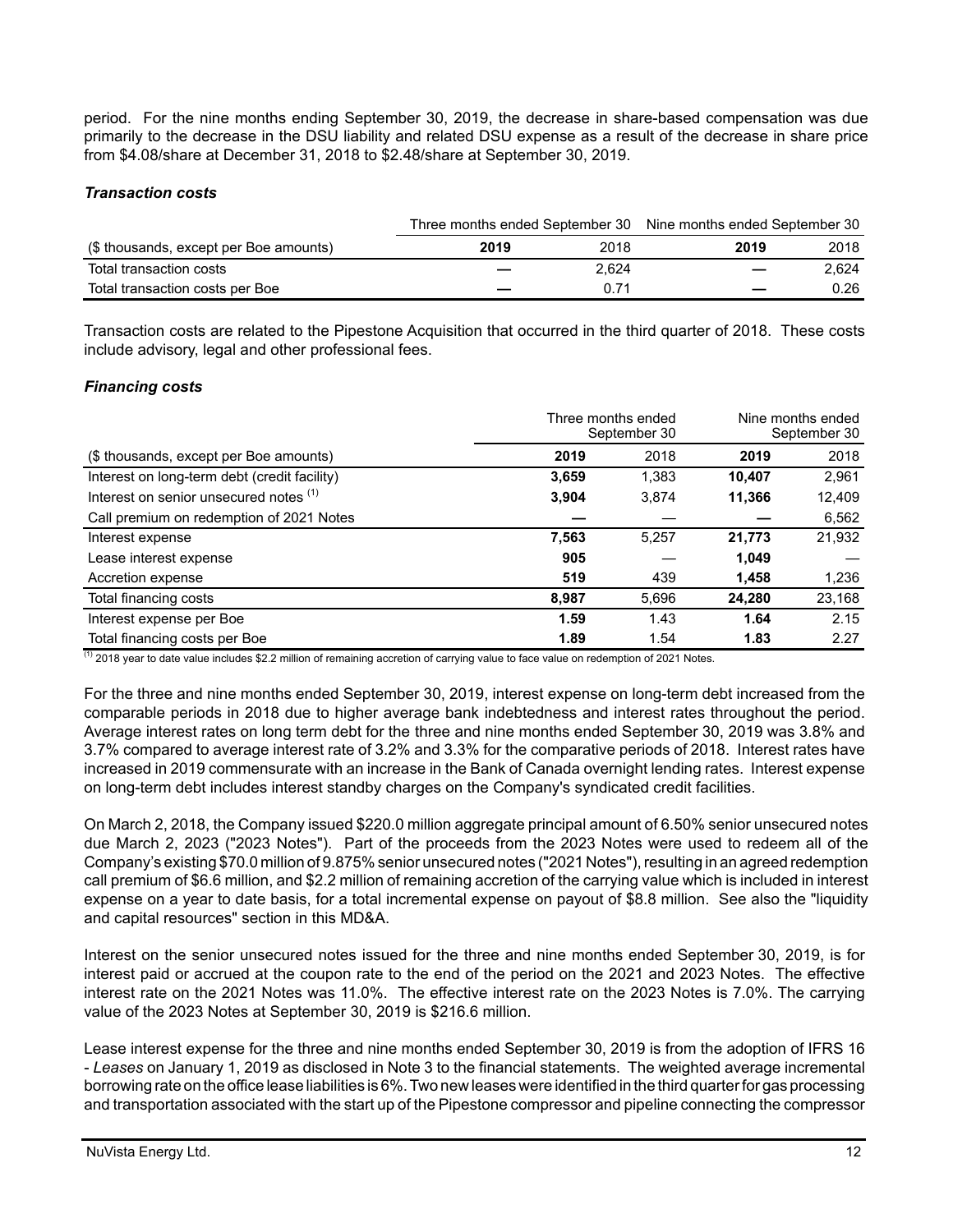to the SemCAMS Wapiti plant. The weighted average incremental borrowing rates on these new lease liabilities are 8% and 11% respectively.

#### *Operating netback and corporate netback*

The tables below summarizes operating netback and corporate netback on a total dollar and per Boe basis for the three and nine months ended September 30, 2019 and 2018:

| Three months ended September 30               |           |        |           |        |
|-----------------------------------------------|-----------|--------|-----------|--------|
|                                               |           | 2019   |           | 2018   |
| (\$ thousands, except per Boe amounts)        | \$        | \$/Boe | \$        | \$/Boe |
| Petroleum and natural gas revenues (1)        | 132,801   | 27.86  | 150,956   | 40.94  |
| Realized gain (loss) on financial derivatives | 9,060     | 1.90   | (13, 451) | (3.65) |
|                                               | 141,861   | 29.76  | 137,505   | 37.29  |
| Royalties                                     | (7, 488)  | (1.57) | (5,282)   | (1.43) |
| Transportation expense                        | (14, 462) | (3.03) | (11, 406) | (3.09) |
| Operating expense                             | (47, 510) | (9.97) | (36, 199) | (9.82) |
| Operating netback <sup>(2)</sup>              | 72,401    | 15.19  | 84,618    | 22.95  |
| General and administrative expense            | (4, 135)  | (0.87) | (4,356)   | (1.18) |
| Deferred share units recovery (expense)       |           |        | 229       | 0.06   |
| Interest and lease finance expense            | (8, 468)  | (1.78) | (5,257)   | (1.43) |
| Transaction costs                             |           |        | (2,624)   | (0.71) |
| Corporate netback <sup>(2)</sup>              | 59,799    | 12.54  | 72,610    | 19.69  |

 $<sup>(1)</sup>$  Includes price risk management gains of \$3.5 million (2018 - \$5.8 million gain) on physical delivery sales contracts.</sup>

(2) Non-GAAP measure that does not have any standardized meaning under IFRS and therefore may not be comparable to similar measures presented by other companies where similar terminology is used. Reference should be made to the section entitled "Non-GAAP measurements".

|                                               |            |        | Nine months ended September 30 |         |
|-----------------------------------------------|------------|--------|--------------------------------|---------|
|                                               |            | 2019   |                                | 2018    |
| (\$ thousands, except per Boe amounts)        | \$         | \$/Boe | \$                             | \$/Boe  |
| Petroleum and natural gas revenues (1)        | 404,617    | 30.43  | 412,843                        | 40.41   |
| Realized gain (loss) on financial derivatives | 13,425     | 1.01   | (27, 652)                      | (2.71)  |
|                                               | 418,042    | 31.44  | 385,191                        | 37.70   |
| Royalties                                     | (18, 102)  | (1.36) | (11, 425)                      | (1.12)  |
| Transportation expense                        | (41, 470)  | (3.12) | (31, 861)                      | (3.12)  |
| Operating expense                             | (127, 747) | (9.61) | (102, 717)                     | (10.06) |
| Operating netback <sup>(2)</sup>              | 230,723    | 17.35  | 239,188                        | 23.40   |
| General and administrative                    | (12, 372)  | (0.93) | (13, 460)                      | (1.32)  |
| Deferred share units expense (recovery)       | 243        | 0.02   | (359)                          | (0.04)  |
| Interest expense                              | (22, 822)  | (1.72) | (21, 932)                      | (2.15)  |
| <b>Transaction costs</b>                      |            |        | (2,624)                        | (0.26)  |
| Corporate netback <sup>(2)</sup>              | 195,772    | 14.72  | 200,813                        | 19.63   |

 $^{(1)}$  Includes price risk management gains of \$5.3 million (2018 - \$17.2 million gain) on physical delivery sales contracts.

(2) Non-GAAP measure that does not have any standardized meaning under IFRS and therefore may not be comparable to similar measures presented by other companies where similar terminology is used. Reference should be made to the section entitled "Non-GAAP measurements".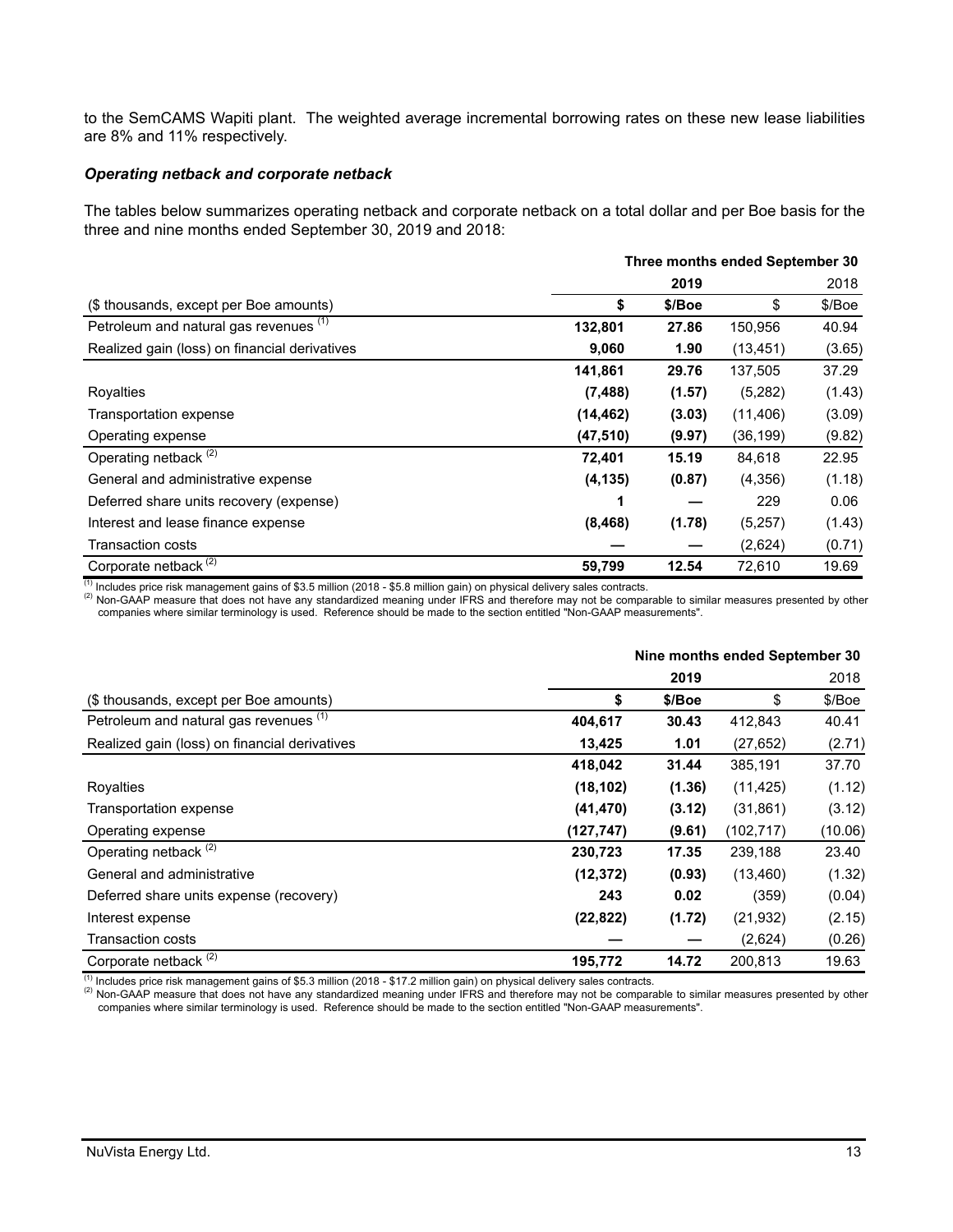# *Cash flow from operating activities and adjusted funds flow*

The following table is NuVista's cash flow from operating activities and adjusted funds flow <sup>(1)</sup> for the three and nine months ended September 30:

|                                          | Nine months ended September 30<br>Three months ended September 30 |        |         |         |
|------------------------------------------|-------------------------------------------------------------------|--------|---------|---------|
| (\$ thousands, except per share amounts) | 2019                                                              | 2018   | 2019    | 2018    |
| Cash flow from operating activities      | 48.998                                                            | 51,740 | 183.535 | 180,610 |
| Per share, basic                         | 0.22                                                              | 0.28   | 0.81    | 1.01    |
| Per share, diluted                       | 0.22                                                              | 0.27   | 0.81    | 1.00    |
| Adjusted funds flow (1)                  | 59.799                                                            | 72.610 | 195.772 | 200,813 |
| Per share, basic                         | 0.27                                                              | 0.39   | 0.87    | 1.12    |
| Per share, diluted                       | 0.27                                                              | 0.38   | 0.87    | 1.12    |

(1) Non-GAAP measure that does not have any standardized meaning under IFRS and therefore may not be comparable to similar measures presented by other companies where similar terminology is used. Reference should be made to the section entitled "Non-GAAP measurements".

For the three and nine months ended September 30, 2019, cash flow from operating activities of \$49.0 million and \$183.5 million respectively, decreased 5% and 2% from the prior year comparative periods, primarily due to increased petroleum and natural gas revenues as a result of increased production and realized gains on financial derivatives compared to realized losses in the prior year comparative periods, offset by lower commodity pricing and higher royalties, transportation and operating expenses as a result of increased production.

Adjusted funds flow for the three months ended September 30, 2019 and the comparable period of 2018 was \$59.8 million (\$0.27/share, basic) and \$72.6 million (\$0.39/share, basic) respectively, \$10.8 millionhigher and \$20.9 million higher than cash flow from operating activities in the comparable periods, due to changes in asset retirement expenditures and non-cash working capital.

Adjusted funds flow for the nine months ended September 30, 2019 and 2018 was 195.8 million (\$0.87/share, basic) and \$200.8 million (\$1.12 /share, basic) respectively, \$12.2 million higher and \$20.2 million higher than cash flow from operating activities in the comparable periods, due to changes in asset retirement expenditures and non-cash working capital.

### *Depletion, depreciation and amortization ("DD&A")*

|                                             |        | Three months ended<br>September 30 |         | Nine months ended<br>September 30 |
|---------------------------------------------|--------|------------------------------------|---------|-----------------------------------|
| (\$ thousands, except per Boe amounts)      | 2019   | 2018                               | 2019    | 2018                              |
| Depletion of condensate, oil and gas assets | 44.544 | 34.510                             | 156.572 | 99,530                            |
| Depreciation of fixed assets                | 4.277  | 3.762                              | 12.274  | 10.094                            |
| Depreciation of right-of-use assets         | 827    |                                    | 1.223   |                                   |
| DD&A expense                                | 49.648 | 38.272                             | 170.069 | 109.624                           |
| DD&A rate per Boe                           | 10.41  | 10.38                              | 12.79   | 10.73                             |

DD&A expense for three and nine months ended September 30, 2019 was \$49.6 million (\$10.41/Boe) and \$170.1 million (\$12.79/Boe) compared to \$38.3 million (\$10.38/Boe) and \$109.6 million (\$10.73/Boe) for the comparable periods of 2018, and \$68.6 million (\$14.97/Boe) in the second quarter of 2019. DD&A expense for the three and nine months ended September 30, 2019 includes depletion charges in the amount of \$1.3 million (\$0.27/Boe) and \$36.3 million (\$2.73/Boe) respectively, related to an increase in estimate and impact of the change in discount rate on asset retirement obligations for wells with no remaining reserves that were previously fully depleted. The full amount of this asset retirement obligation liability increase is included in depletion expense.

The Wapiti Montney CGU DD&A rate per Boe for the three and nine months ended September 30, 2019 decreased to \$9.91/Boe and \$9.93/Boe compared to \$10.54/Boe and \$10.33/Boe for the comparable periods of 2018, and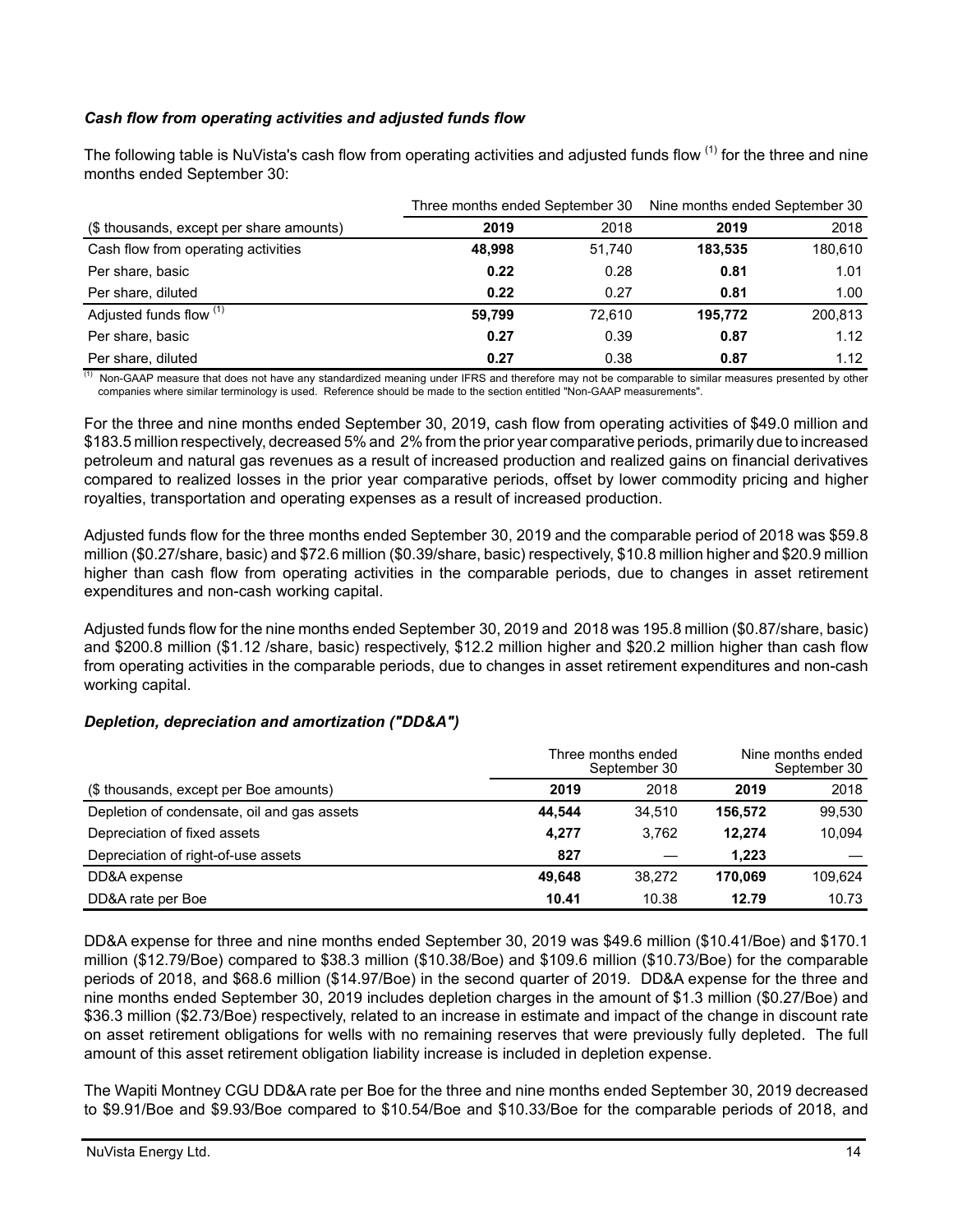decreased slightly from the DD&A rate of \$9.93/Boe in the second quarter of 2019. These improved DD&A rates are a result of continued successful development and favorable acquisition metrics for the Acquired Assets.

Depreciation of right-of-use assets is the depreciation of assets recognized for the Company's head office lease in Calgary and the field office lease in Grande Prairie starting on January 1, 2019, with the adoption of IFRS 16 - *Leases* as disclosed in Note 3 of the financial statements, and the addition of the gas processing and transportation leases added in the third quarter. Depreciation on right-of-use assets is recorded on a straight line basis over the term of the lease.

At September 30, 2019, there were no indicators of impairment or reversal of impairment identified on any of the Company's CGU's within property, plant & equipment and an impairment test was not performed.

### *Exploration and evaluation ("E&E") expense*

|                                        |       |      | Three months ended September 30 Nine months ended September 30 |       |  |  |
|----------------------------------------|-------|------|----------------------------------------------------------------|-------|--|--|
| (\$ thousands, except per Boe amounts) | 2019  | 2018 | 2019                                                           | 2018  |  |  |
| Exploration and evaluation expense     | 2.691 | 335  | 3.668                                                          | 1.789 |  |  |
| Per Boe                                | 0.56  | 0.09 | 0.28                                                           | 0.18  |  |  |

Exploration and evaluation expense relates to the cost of mineral land expiries that were classified as E&E assets.

# *Asset retirement obligations*

| (\$ thousands)                                 | September 30, 2019 December 31, 2018 |           |
|------------------------------------------------|--------------------------------------|-----------|
| Balance, January 1                             | 102,703                              | 72,430    |
| Accretion expense                              | 1,458                                | 1,776     |
| Liabilities acquired                           |                                      | 11,141    |
| Change in discount rate, Pipestone Acquisition |                                      | 17,571    |
| Liabilities incurred                           | 3,559                                | 3,291     |
| Liabilities disposed                           |                                      | (14)      |
| Change in estimates                            | 30,726                               | 5,791     |
| Change in discount rate                        | 14,177                               | 4,175     |
| Liabilities settled                            | (13, 671)                            | (13, 458) |
| Balance, end of period                         | 138,952                              | 102,703   |
| Expected to be incurred within one year        | 12,600                               | 12,500    |
| Expected to be incurred beyond one year        | 126,352                              | 90,203    |

Asset retirement obligations ("ARO") are based on estimated costs to reclaim and abandon ownership interests in condensate, oil and natural gas assets including well sites, gathering systems and processing facilities. At September 30, 2019, NuVista had an ARO balance of \$139.0 million as compared to \$102.7 million as at December 31, 2018. The liability was discounted using the Bank of Canada's long-term risk-free bond rate of 1.5% at September 30, 2019 (December 31, 2018 – 2.2%). At September 30, 2019, the estimated total undiscounted and uninflated amount of cash required to settle NuVista's ARO was \$127.8 million (December 31, 2018 – \$106.0 million). The majority of the costs are expected to be incurred within the next 50 years. Actual ARO expenditures for the nine months ended September 30, 2019 were \$13.7 million compared to \$13.5 million for the year ended December 31, 2018.

The ARO liability was increased by \$14.2 million as a result of a lower discount rate from December 31, 2018. The Company was very active in the first quarter of 2019 in abandonment and reclamation activities, with \$12.7 million of the \$13.7 million year to date expenditures incurred during the first quarter. The Company has recognized a change in estimate resulting in an increase to the ARO liability in the amount of \$30.7 million, primarily as a result of higher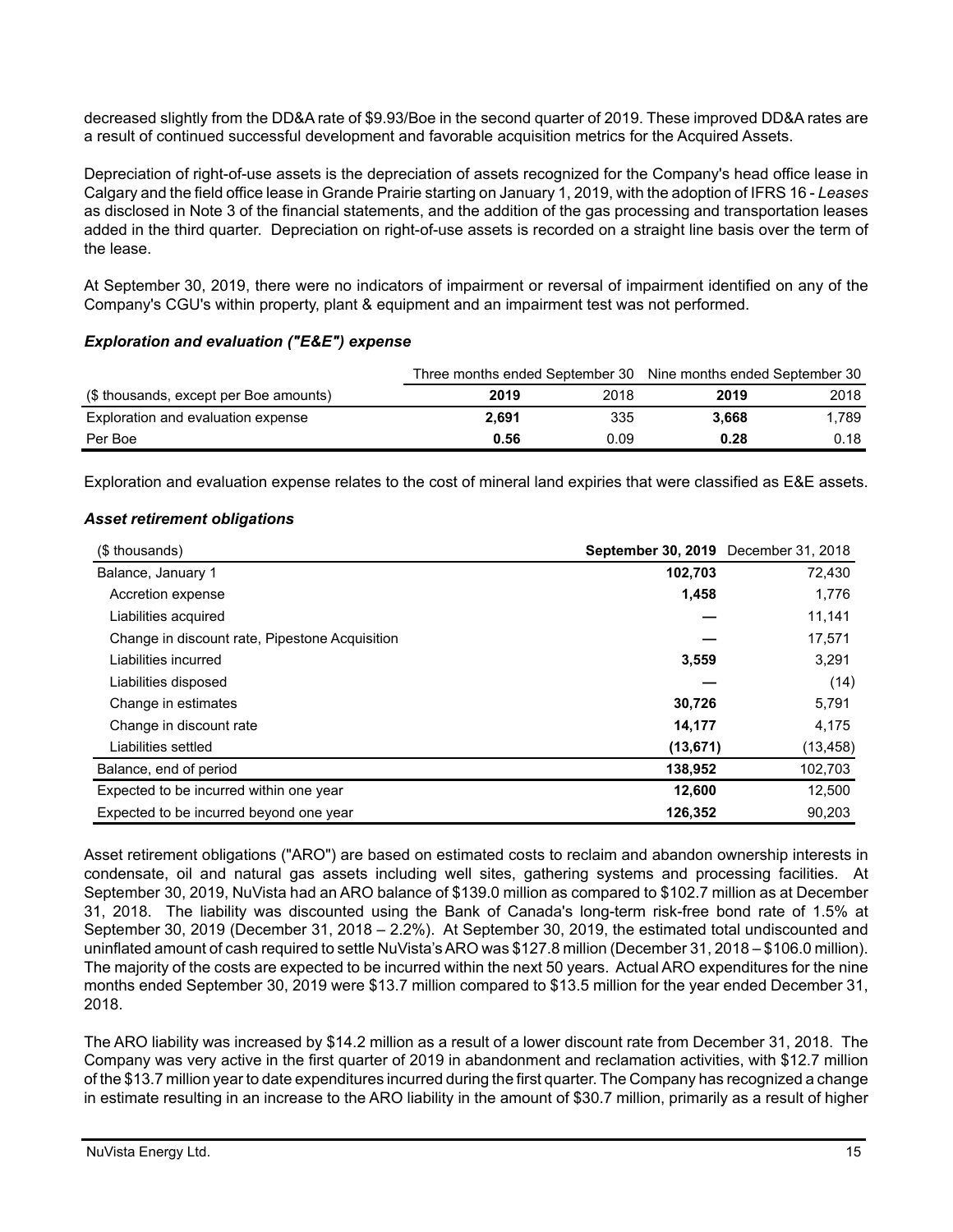costs incurred on some of the abandonment projects in the first quarter and increases in abandonment cost estimates for certain wells in our northwest Alberta area. This change in estimate was included in DD&A expense as there are no reserves booked in these areas where the ARO change took place.

There are uncertainties related to asset retirement obligations and the impact on the financial statements could be material, as the eventual timing and expected costs to settle these obligations could differ from our estimates. The main factors that could cause expected costs to differ are changes to laws, regulations, reserve estimates, costs and technology. Any reclamation or abandonment expenditures will generally be funded from cash flow from operating activities.

# *Other receivable*

The Company has incurred \$78.2 million in total expenditures for the construction of a compressor station at Pipestone South. The Company has entered into a contract which secured third party ownership and funding of the asset, and has been reimbursed \$57.0 million as of September 30, 2019. The balance of these expenditures less reimbursements received have been classified as an other receivable under current assets. Under the terms of the contract, NuVista will be compensated to complete the construction of the asset in exchange for entering into a long term commitment for NuVista operatorship and use of the compressor station. Included in the \$78.2 million of expenditures are facilities and equipment expenditures of \$14.2 million that were incurred in 2018 and classified as capital expenditures in the year ended December 31, 2018.

### *Capital expenditures*

|                                     | Three months ended September 30<br>Nine months ended September 30 |                 |        |                 |         |                 |         |                 |
|-------------------------------------|-------------------------------------------------------------------|-----------------|--------|-----------------|---------|-----------------|---------|-----------------|
| (\$ thousands, except % amounts)    | 2019                                                              | $%$ of<br>total | 2018   | $%$ of<br>total | 2019    | $%$ of<br>total | 2018    | $%$ of<br>total |
| Land and retention costs            | 68                                                                |                 | 8      |                 | 982     |                 | 1.879   |                 |
| Geological and geophysical          | 2,871                                                             | 5               | 1.833  | 3               | 6.737   | 3               | 5.023   | $\mathcal{P}$   |
| Drilling and completion             | 35.663                                                            | 56              | 52.673 | 80              | 195.237 | 78              | 207.094 | 79              |
| Facilities and equipment            | 24,577                                                            | 39              | 11.226 | 17              | 45.747  | 19              | 48.926  | 19              |
| Corporate and other                 | 60                                                                |                 | 77     |                 | 305     |                 | 437     |                 |
| Capital expenditures <sup>(1)</sup> | 63.239                                                            |                 | 65.817 |                 | 249,008 |                 | 263.359 |                 |

<sup>(1)</sup> Non-GAAP measure that does not have any standardized meaning under IFRS and therefore may not be comparable to similar measures presented by other companies where similar terminology is used. Reference should be made to the section entitled "Non-GAAP measurements".

Capital expenditures for the three and nine months ended September 30, 2019 were \$63.2 million and \$249.0 million respectively. Included in facilities and equipment in the nine months ended September 30, 2019 is a credit of \$14.2 million for costs incurred in 2018 that have been reclassified to other receivable. The Company focused the majority of its third quarter exploration and development expenditures on completion activities.

Of the \$249.0 million capital spent to date in 2019, \$244.6 million was classified as property, plant and equipment additions, and \$4.4 million was classified as exploration and evaluation asset additions.

### *Right-of-use assets and lease liabilities*

In accordance with the adoption of IFRS 16 - *Leases*, on January 1, 2019, the Company recognized right-of-use assets and lease liabilities for our head and field office leases. In the three months ending September 30, 2019, the Company recognized a gas processing lease associated with the start up of the Pipestone compressor, and a gas transportation lease associated with the pipeline that connects the Pipestone compressor to the SemCAMS Wapiti plant. At September 30, 2019, the total right-of-use asset is \$118.7 million and the total lease liability is \$120.0 million, of which \$2.8 million is classified as a current liability.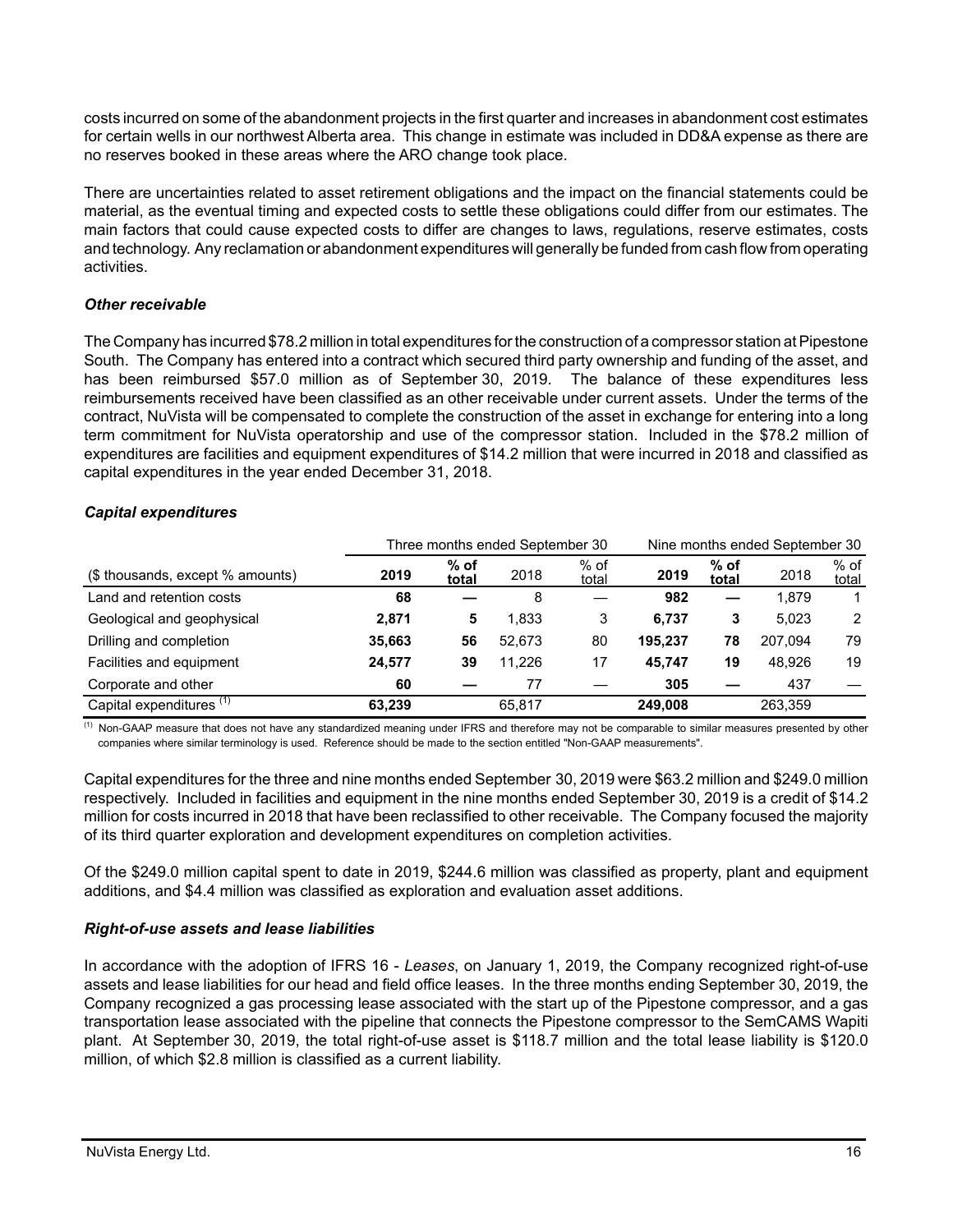### *Asset transactions*

On September 6, 2018, the Company closed the acquisition of Cenovus Pipestone ULC and Cenovus Pipestone Partnership (the "Pipestone Acquisition") which held assets in the Pipestone area of Northwest Alberta (the "Acquired Assets") for \$619.4 million including customary adjustments. Subsequently, all of the Acquired Assets were assumed by NuVista and the partnership and ULC were dissolved. The Acquired Assets are situated primarily in the condensaterich Alberta Triassic Montney fairway on 35,250 net acres of land featuring four layers of Montney development, and represented a 29% increase to the Company's Montney land position, adding approximately 9,600 Boe/d per year of production and significant infrastructure. The Pipestone Acquisition was funded with the Company's expanded credit facilities and the issuance of 47.4 million common shares at a price of \$8.10 per share for gross proceeds of \$384.1 million.

# *Deferred income taxes*

For the three and nine months ended September 30, 2019, the Company recorded tax recoveries of \$2.2 million and \$28.3 million respectively, compared to expenses of \$3.6 million and \$15.3 million in the comparable periods of 2018.

The deferred income tax recovery in the second and third quarters of 2019 incorporate the recently announced Alberta corporate income tax rate reduction, being reduced 1% per year from 2019 to 2022, which results in the Alberta corporate income tax rate reduction from 12% to 8%.

# *Net earnings (loss)*

|                                          |         | Nine months ended September 30<br>Three months ended September 30 |           |        |
|------------------------------------------|---------|-------------------------------------------------------------------|-----------|--------|
| (\$ thousands, except per share amounts) | 2019    | 2018                                                              | 2019      | 2018   |
| Net earnings (loss)                      | (7,650) | 3.467                                                             | (34, 276) | 32.159 |
| Per share - basic                        | (0.03)  | 0.02                                                              | (0.15)    | 0.18   |
| Per share - diluted                      | (0.03)  | 0.02                                                              | (0.15)    | 0.18   |

For the three months ended September 30, 2019 the decrease to net earnings compared to the prior year comparative period net earnings is primarily a result of decreased adjusted funds flow and increased DD&A, offset by a decrease in the unrealized hedging loss and the deferred income tax recovery.

For the nine months ended September 30, 2019, the net loss compared to the prior year comparative period net earnings is primarily as a result of a \$44.2 million increase in the unrealized hedging loss, increased DD&A, and decreased adjusted funds flow, offset by an increase in the deferred income tax recovery.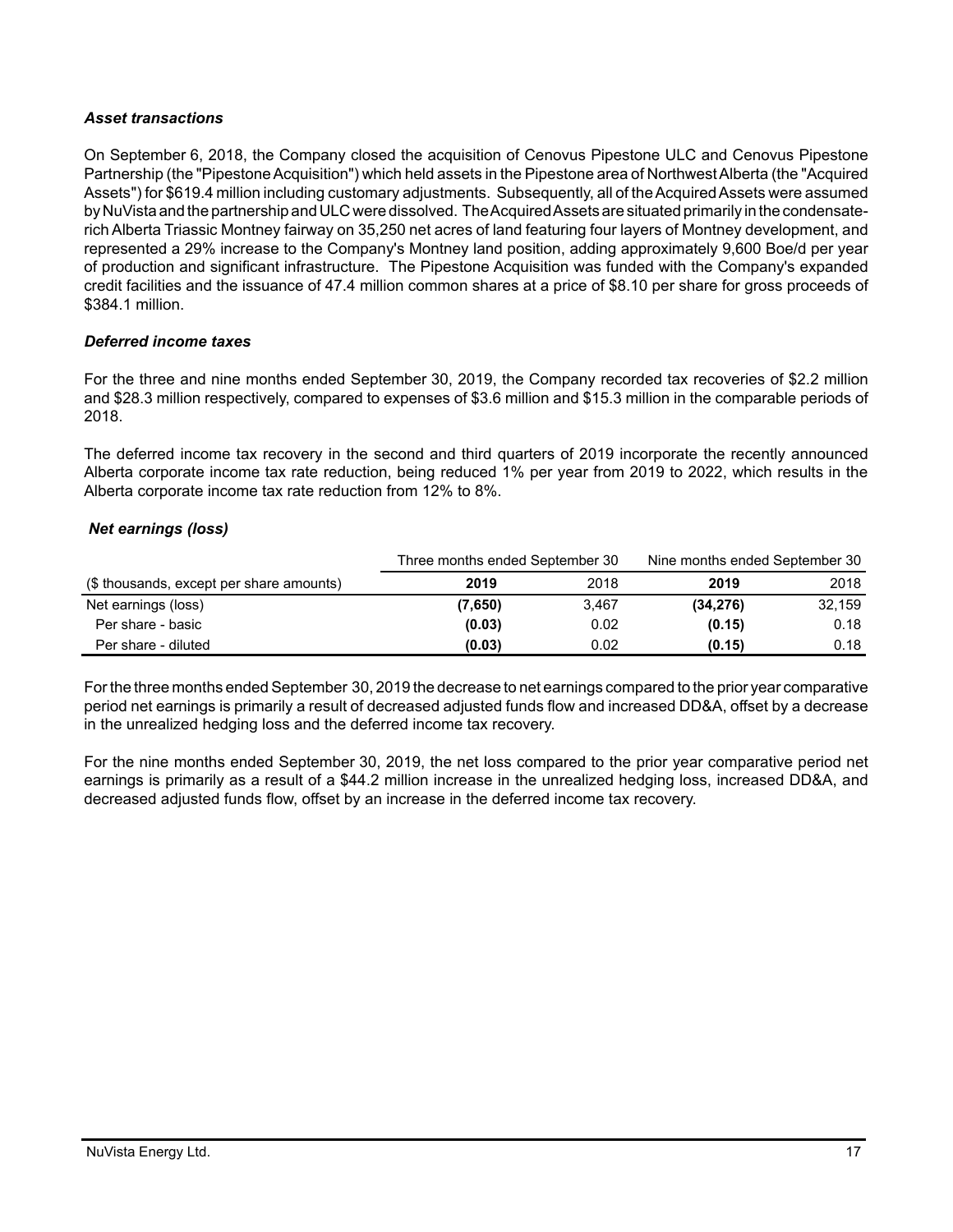# *Liquidity and capital resources*

#### *Long-term debt (credit facility)*

At September 30, 2019, the Company had a \$500 million (December 31, 2018 - \$450 million) extendible revolving term credit facility available from a syndicate of Canadian chartered banks. Borrowing under the credit facility may be made by prime loans, bankers' acceptances and/or US libor advances. These advances bear interest at the bank's prime rate and/or at money market rates plus a borrowing margin. The credit facility is secured by a first floating charge debenture, general assignment of book debts and NuVista's condensate and natural gas properties and equipment. The credit facility has a 364-day revolving period and is subject to an annual review by the lenders, at which time the lenders can extend the revolving period or can request conversion to a one year term loan. During the revolving period, a review of the maximum borrowing amount occurs semi-annually on October 31 and April 30. During the term period, no principal payments would be required until a year after the revolving period matures on the annual renewal date of April 30, in the event the credit facility is reduced or not renewed. As such, the credit facility is classified as long-term. The credit facility does not contain any financial covenants but NuVista is subject to various industry standard non-financial covenants. Compliance with these covenants is monitored on a regular basis and as at September 30, 2019, NuVista was in compliance with all covenants.

During the third quarter, NuVista requested and received an extension of the renewal date of the credit facility from October 31, 2019 to on or before November 29, 2019 from the banking syndicate.

#### *Senior unsecured notes*

On March 2, 2018, the Company issued \$220.0 million aggregate principal amount of 6.50% senior unsecured notes due March 2, 2023 ("2023 Notes"). Proceeds net of costs amounted to \$215.1 million. Interest is payable semiannually in arrears. The 2023 Notes are fully and unconditionally guaranteed as to the payment of principal and interest, on a senior unsecured basis by the Company. There are no maintenance or financial covenants.

The 2023 Notes are non-callable by the Company prior to March 2, 2020. At any time on or after March 2, 2020, the Company may redeem all or part of the 2023 Notes at the redemption prices set forth in the table below plus any accrued and unpaid interest:

| 12 month period ended: | Percentage |
|------------------------|------------|
| March 2, 2021          | 103.250%   |
| March 2, 2022          | 101.625%   |
| March 2, 2023          | 100.000%   |

If a change of control occurs, each holder of the 2023 Notes will have the right to require the Company to purchase all or any part of that holder's 2023 Notes for an amount in cash equal to 101% of the aggregate principal repurchased plus accrued and unpaid interest.

On June 22, 2016, the Company issued \$70.0 million of 9.875% senior unsecured notes ("2021 Notes") with a 5 year term by way of private placement. Proceeds net of discount and costs amounted to \$66.9 million. Interest is payable in equal quarterly installments in arrears. The 2021 Notes are fully and unconditionally guaranteed as to the payment of principal and interest, on a senior unsecured basis by the Company. There are no maintenance financial covenants. On March 2, 2018, part of the proceeds from the 2023 Notes were used to redeem all of the Company's existing 2021 Notes. The full aggregate principal amount of \$70.0 million was redeemed resulting in an agreed redemption call premium of \$6.6 million and \$2.2 million of remaining accretion of the carrying value to face value of the 2021 Notes which is included in interest expense in 2018, for a total incremental expense on payout of \$8.8 million.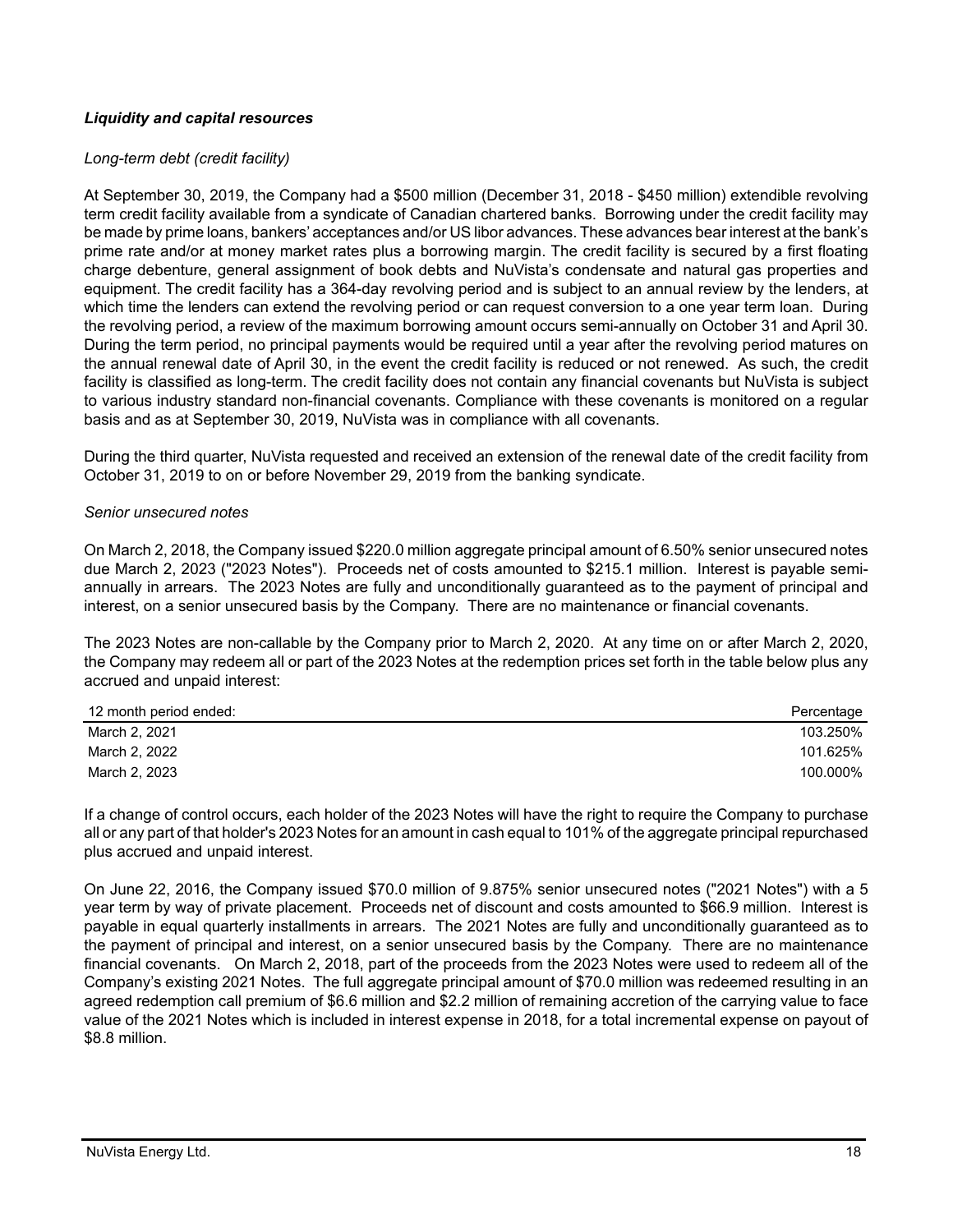The following is a summary of total market capitalization, net debt, and net debt to annualized current quarter adjusted funds flow:

| (\$ thousands)                                                      | <b>September 30, 2019</b> | December 31, 2018 |
|---------------------------------------------------------------------|---------------------------|-------------------|
| Basic common shares outstanding                                     | 225,474                   | 225,306           |
| Share price <sup>(1)</sup>                                          | 2.48                      | 4.08              |
| Total market capitalization                                         | 559,176                   | 919,248           |
| Cash and cash equivalents, accounts receivable and prepaid expenses | (56, 034)                 | (53, 334)         |
| Other receivable                                                    | (21, 202)                 |                   |
| Accounts payable and accrued liabilities                            | 80.918                    | 90,074            |
| Long-term debt (credit facility)                                    | 356,771                   | 257,395           |
| Senior unsecured notes                                              | 216,563                   | 215,892           |
| Other liabilities                                                   | 1,138                     | 1,381             |
| Net debt $(2)$                                                      | 578,154                   | 511,408           |
| Annualized current quarter adjusted funds flow                      | 239,196                   | 254,540           |
| Net debt to annualized current quarter adjusted funds flow          | 2.4                       | 2.0               |

<sup>(1)</sup> Represents the closing share price on the Toronto Stock Exchange on the last trading day of the period.

<sup>(2)</sup> Non-GAAP measure that does not have any standardized meaning under IFRS and therefore may not be comparable to similar measures presented by other companies where similar terminology is used. Reference should be made to the section entitled "Non-GAAP measurements".

#### *Net debt*

As at September 30, 2019, net debt was \$578.2 million, resulting in a net debt to annualized current quarter adjusted funds flow ratio of 2.4 times. NuVista's long term strategy is to maintain a net debt to annualized current quarter adjusted funds flow ratio of approximately 1.5 times. The actual ratio may fluctuate on a quarterly basis above or below targeted levels due to a number of factors including facility outages, commodity prices and the timing of acquisitions and dispositions. At September 30, 2019, NuVista had drawn \$356.8 million on its long-term debt (credit facility) and had outstanding letters of credit of \$8.0 million which reduce the credit available on the credit facility, leaving \$135.3 million of unused credit facility capacity based on the committed credit facility of \$500.0 million.

NuVista plans to monitor its 2019 business plan and adjust its 2019 budgeted capital program of \$300 - \$325 million in the context of commodity prices and net debt levels.

As at September 30, 2019, there were 225.5 million common shares outstanding. In addition, there were 7.3 million stock options with an average exercise price of \$6.31 per option, 0.7 million RSAs, and 0.6 million PSAs outstanding.

### *Commitments*

NuVista enters into contract obligations as part of conducting business. The following is a summary of NuVista's contractual obligations and commitments as at September 30, 2019:

| (\$ thousands)                   | Total     | 2019   | 2020    | 2021    | 2022    | 2023    | Thereafter |
|----------------------------------|-----------|--------|---------|---------|---------|---------|------------|
| Transportation <sup>(1)</sup>    | 915.012   | 17.300 | 79.399  | 105.537 | 103.641 | 85.245  | 523.890    |
| Processing <sup>(1)</sup>        | 1.072.241 | 11.923 | 54.938  | 76.081  | 90.199  | 90.783  | 748.317    |
| Office lease $(2)$               | 6.265     | 216    | 877     | 939     | 948     | 999     | 2.286      |
| Total commitments <sup>(3)</sup> | 1,993,518 | 29.439 | 135.214 | 182.557 | 194.788 | 177.027 | 1,274,493  |

<sup>(1)</sup> Certain of the transportation and processing commitments are secured by outstanding letters of credit of \$7.3 million at September 30, 2019 (December 31, 2018 - \$7.3 million).

<sup>(2)</sup> Represents the undiscounted future commitments of variable operating expenses related to the Company's office leases.

 $<sup>(3)</sup>$  Excludes commitments recognized within lease liabilities.</sup>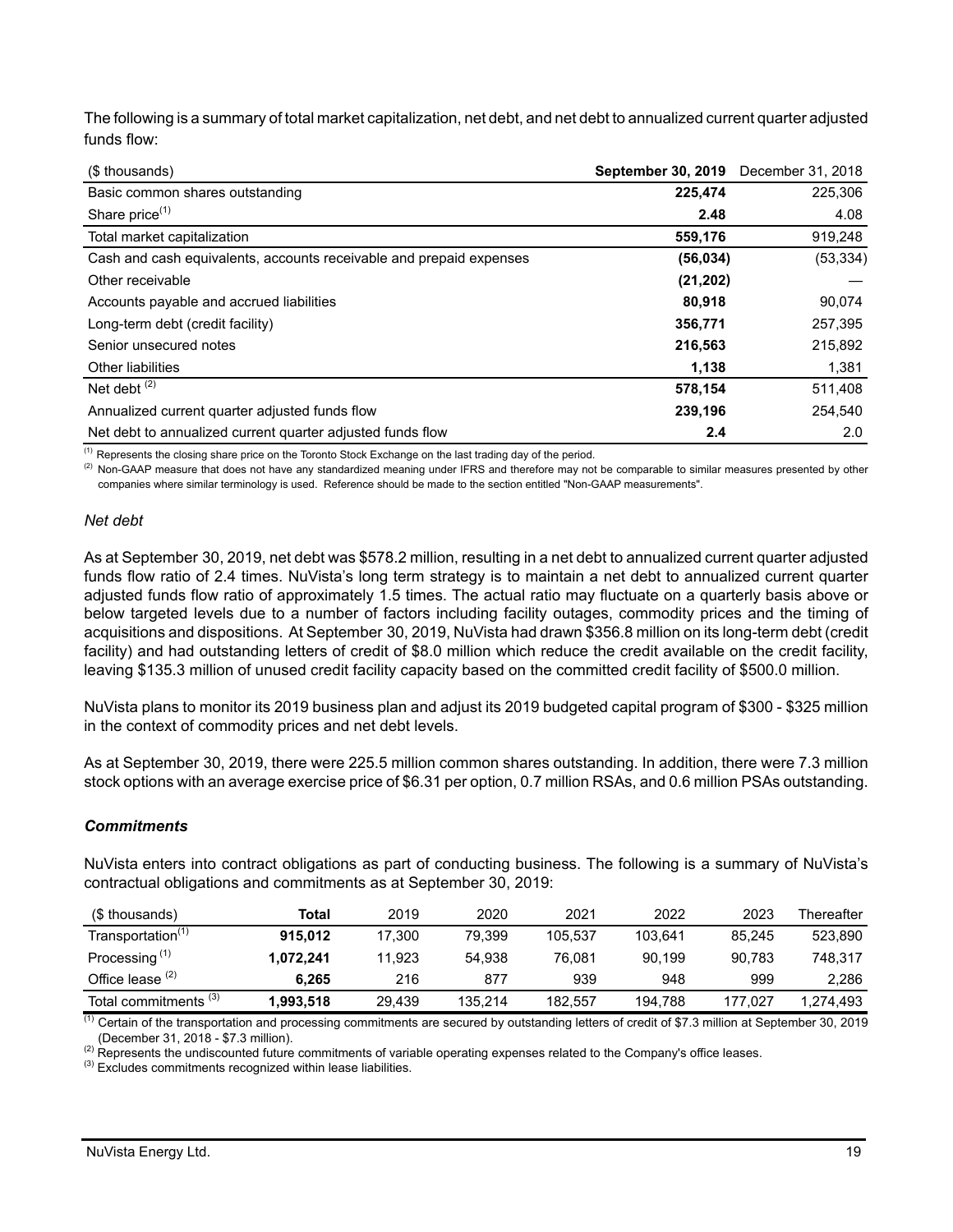### *Off "balance sheet" arrangements*

NuVista has certain commitments which are reflected in the contractual obligations and commitments table, which were entered into in the normal course of operations. Most transportation and processing commitments have been treated as operating leases whereby the payments are included in operating or transportation expenses.

#### *Quarterly financial information*

The following table highlights NuVista's performance for the eight quarterly reporting periods from December 31, 2017 to September 30, 2019:

| (\$ thousands, except                  | 2018<br>2019 |               |               |         | 2017    |               |         |         |
|----------------------------------------|--------------|---------------|---------------|---------|---------|---------------|---------|---------|
| per share amounts)                     | Sep 30       | <b>Jun 30</b> | <b>Mar 31</b> | Dec 31  | Sep 30  | <b>Jun 30</b> | Mar 31  | Dec 31  |
| Production (Boe/d)                     | 51,819       | 50,391        | 43.839        | 49.060  | 40.080  | 36,035        | 36.099  | 37,435  |
| Petroleum and natural gas<br>revenues  | 132.801      | 137.752       | 134.064       | 143.006 | 150.956 | 137,131       | 124.756 | 131,009 |
| Net earnings (loss)                    | (7,650)      | 9,301         | (35,927)      | 104.086 | 3,467   | 6,322         | 22.371  | 34,651  |
| Per basic share                        | (0.03)       | 0.04          | (0.16)        | 0.46    | 0.02    | 0.04          | 0.13    | 0.20    |
| Cash flow from operating<br>activities | 48.998       | 81.235        | 53,302        | 70.447  | 51.740  | 63,576        | 65.294  | 109,078 |
| Per basic share                        | 0.22         | 0.36          | 0.24          | 0.31    | 0.28    | 0.36          | 0.38    | 0.63    |
| Adjusted funds flow (1)                | 59,799       | 64,318        | 71.654        | 63,635  | 72.610  | 69,472        | 58,732  | 75,932  |
| Per basic share                        | 0.27         | 0.29          | 0.32          | 0.28    | 0.39    | 0.40          | 0.34    | 0.44    |

(1) Non-GAAP measure that does not have any standardized meaning under IFRS and therefore may not be comparable to similar measures presented by other companies where similar terminology is used. Reference should be made to the section entitled "Non-GAAP measurements".

NuVista's Montney production volumes have been increasing with substantially all of the Company's capital expenditures allocated to the Wapiti Montney area, related successful drilling and production performance, and asset acquisitions in that core area. Production from Wapiti Montney in 2019 is 95% of total production. Total Company production increases since 2017 have more than offset production sold in non core property dispositions. Over the prior eight quarters, quarterly revenue has been in a range of \$124.8 million to \$151.0 million with revenue primarily influenced by production volumes and commodity prices. Net earnings (losses) have been in a range of a net loss of \$35.9 million to net earnings of \$104.1 million with earnings primarily influenced by realized and unrealized gains and losses on financial derivatives, commodity prices, impairments, production volumes, and deferred income taxes.

### *Non-GAAP measurements*

The Company uses terms that are commonly used in the oil and natural gas industry, but do not have any standardized meaning as prescribed by IFRS and therefore may not be comparable with the calculations of similar measures for other entities. Management believes that the presentation of these non-GAAP measures provide useful information to investors and shareholders as the measures provide increased transparency and the ability to better analyze performance against prior periods on a comparable basis

The following list identifies the non-GAAP measures included in NuVista's MD&A, a description of how the measure has been calculated, a discussion of why management has deemed the measure to be useful and a reconciliation to the most comparable GAAP measure.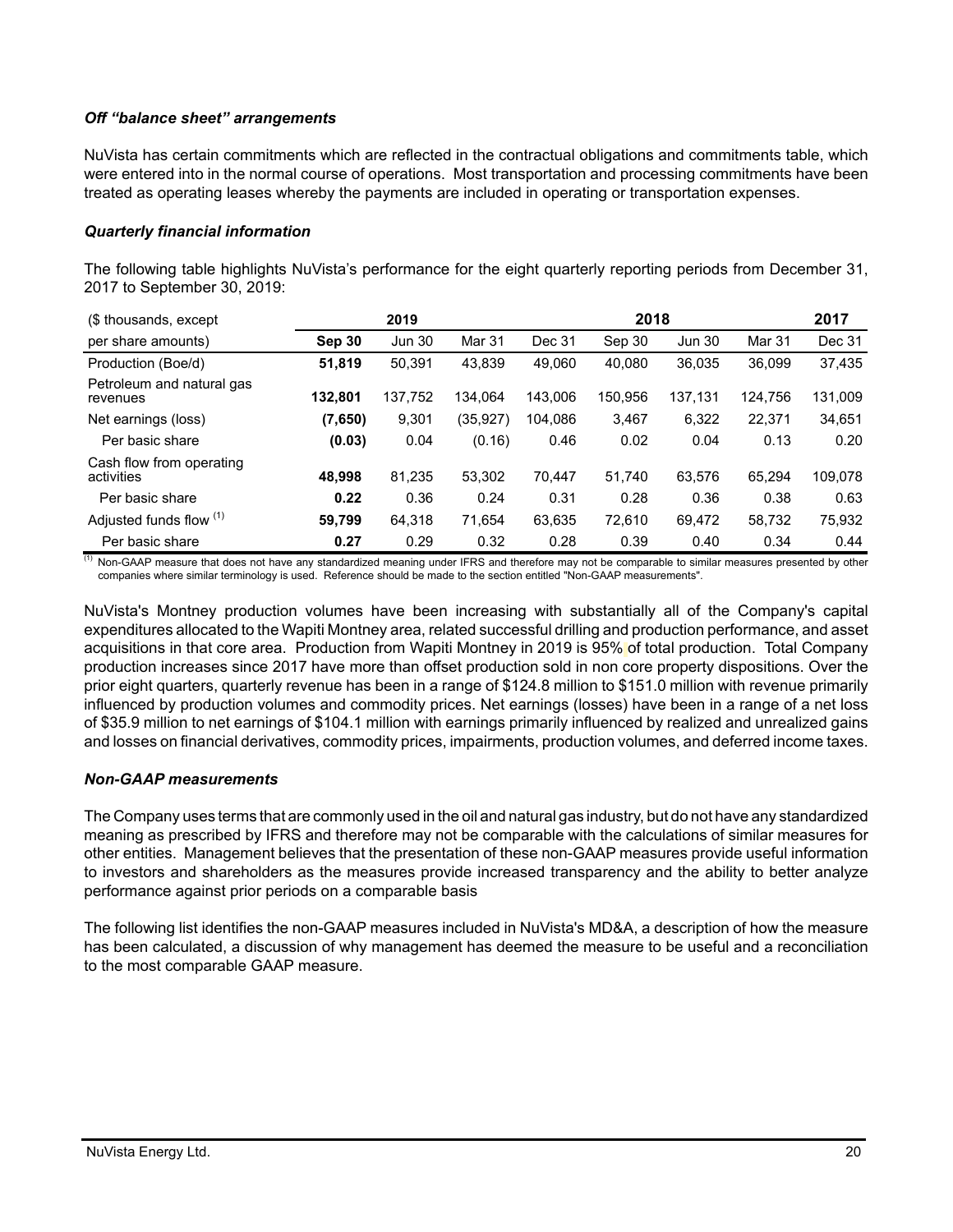# *Adjusted funds flow*

NuVista has calculated adjusted funds flow based on cash flow provided by operating activities, excluding changes in non-cash working capital, asset retirement expenditures and environmental remediation recovery, as management believes the timing of collection, payment, and occurrence is variable and by excluding them from the calculation, management is able to provide a more meaningful measure of NuVista's operations on a continuing basis. More specifically, expenditures on asset retirement obligations may vary from period to period depending on the Company's capital programs and the maturity of its operating areas, while environmental remediation recovery relates to an incident that management doesn't expect to occur on a regular basis. The settlement of asset retirement obligations is managed through NuVista's capital budgeting process which considers its available adjusted funds flow.

Adjusted funds flow as presented is not intended to represent operating cash flow or operating profits for the period nor should it be viewed as an alternative to cash flow from operating activities, per the statement of cash flows, net earnings (loss) or other measures of financial performance calculated in accordance with GAAP. Adjusted funds flow per share is calculated based on the weighted average number of common shares outstanding consistent with the calculation of net earnings (loss) per share. Refer to Note 15 "Capital Management" in the financial statements.

NuVista considers adjusted funds flow to be a key measure that provides a more complete understanding of the Company's ability to generate cash flow necessary to finance capital expenditures, expenditures on asset retirement obligations, and meet its financial obligations.

The following table provides a reconciliation between the non-GAAP measure of adjusted funds flow to the more directly comparable GAAP measure of cash flow from operating activities:

|                                                 | Three months ended September 30 |        | Nine months ended September 30 |         |  |
|-------------------------------------------------|---------------------------------|--------|--------------------------------|---------|--|
| (\$ thousands)                                  | 2019                            | 2018   | 2019                           | 2018    |  |
| Cash provided by (used in) operating activities | 48.998                          | 51.740 | 183,535                        | 180,610 |  |
| Add back:                                       |                                 |        |                                |         |  |
| Asset retirement expenditures                   | 556                             | 2,680  | 13,671                         | 10,623  |  |
| Change in non-cash working capital (1)          | 10.245                          | 18,190 | (1,434)                        | 9,580   |  |
| Adjusted funds flow                             | 59,799                          | 72.610 | 195,772                        | 200,813 |  |
| Adjusted funds flow per share, basic            | 0.27                            | 0.39   | 0.87                           | 1.12    |  |
| Adjusted funds flow per share, diluted          | 0.27                            | 0.38   | 0.87                           | 1.12    |  |

 $(1)$  Refer to Note 19 "Supplemental cash flow information" in the financial statements.

### *Operating netback and Corporate netback ("netbacks")*

NuVista reports netbacks on a total dollar and per Boe basis. Operating netback is calculated as petroleum and natural gas revenues including realized financial derivative gains/losses, less royalties, transportation and operating expenses. Corporate netback is operating netback less general and administrative, deferred share units, interest and lease finance expense. Netbacks per Boe are calculated by dividing the netbacks by total production volumes sold in the period.

NuVista adopted IFRS 16 - *Leases* using the modified retrospective approach, whereby the cumulative effect of initially applying the standard was recognized as an increase to right-of-use assets with a corresponding increase to lease liabilities, with no impact to opening retained earnings. Prior year comparative information has not been restated.

Management feels both operating and corporate netbacks are key industry benchmarks and measures of operating performance for NuVista that assists management and investors in assessing NuVista's profitability, and are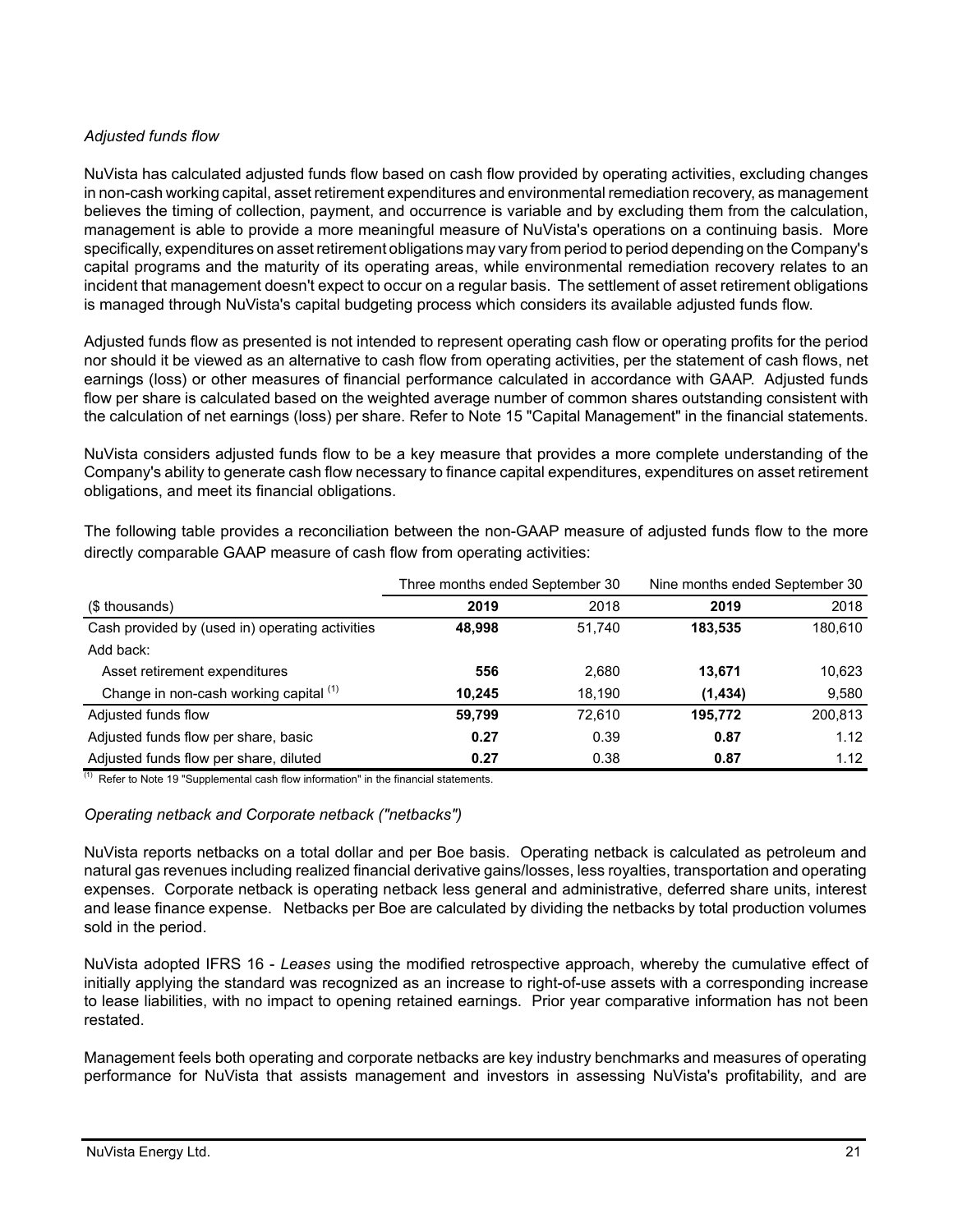commonly used by other petroleum and natural gas producers. The measurement on a Boe basis assists management and investors with evaluating NuVista's operating performance on a comparable basis.

The following table provides a reconciliation between the non-GAAP measures of operating and corporate netback to the most directly comparable GAAP measure of net earnings (loss) for the period:

|                                                      | Three months ended<br>September 30 | Nine months ended<br>September 30 |           |           |
|------------------------------------------------------|------------------------------------|-----------------------------------|-----------|-----------|
| (\$ thousands)                                       | 2019                               | 2018                              | 2019      | 2018      |
| Net earnings (loss) and comprehensive income (loss)  | (7,650)                            | 3,467                             | (34, 276) | 32,159    |
| Add back:                                            |                                    |                                   |           |           |
| Depletion, depreciation, amortization and impairment | 49,648                             | 38,272                            | 170,069   | 109,624   |
| Exploration and evaluation                           | 2,691                              | 335                               | 3,668     | 1,789     |
| Loss (gain) on property dispositions                 |                                    |                                   | (1,934)   | 146       |
| Share-based compensation                             | 1,460                              | 794                               | 4,129     | 4,337     |
| Unrealized loss (gain) on financial derivatives      | 15,299                             | 25,484                            | 80,719    | 36,565    |
| Deferred income tax expense (recovery)               | (2, 169)                           | 3,590                             | (28, 304) | 15,316    |
| General and administrative expenses                  | 4,135                              | 4,356                             | 12,372    | 13,460    |
| Transaction costs                                    |                                    | 2,624                             |           | 2,624     |
| Financing costs                                      | 8,987                              | 5,696                             | 24,280    | 23,168    |
| Operating netback                                    | 72,401                             | 84,618                            | 230,723   | 239,188   |
| Deduct:                                              |                                    |                                   |           |           |
| General and administrative expenses                  | (4, 135)                           | (4,356)                           | (12, 372) | (13, 460) |
| Deferred share units recovery (expense)              | 1                                  | 229                               | 243       | (359)     |
| Interest and lease finance expense                   | (8, 468)                           | (5,257)                           | (22, 822) | (21, 932) |
| <b>Transaction costs</b>                             |                                    | (2,624)                           |           | (2,624)   |
| Corporate netback                                    | 59,799                             | 72,610                            | 195,772   | 200,813   |

### *Capital expenditures*

Capital expenditures are equal to cash flow used in investing activities, excluding changes in non-cash working capital and other receivable. Any expenditures on the other receivable are being refunded to NuVista and are therefore included under current assets. NuVista considers capital expenditures to be a useful measure of cash flow used for capital reinvestment.

The following table provides a reconciliation between the non-GAAP measure of capital expenditures to the most directly comparable GAAP measure of cash flow used in investing activities for the period:

|           |           | Nine months ended September 30  |            |
|-----------|-----------|---------------------------------|------------|
| 2019      | 2018      | 2019                            | 2018       |
| (73, 741) | (707,386) | (283, 059)                      | (875, 535) |
| 12.521    | 23.804    | 12.863                          | (5,589)    |
|           | 617,765   |                                 | 617,765    |
| (2,019)   |           | 21,202                          |            |
|           |           | (14)                            |            |
| (63, 239) | (65, 817) | (249,008)                       | (263, 359) |
|           |           | Three months ended September 30 |            |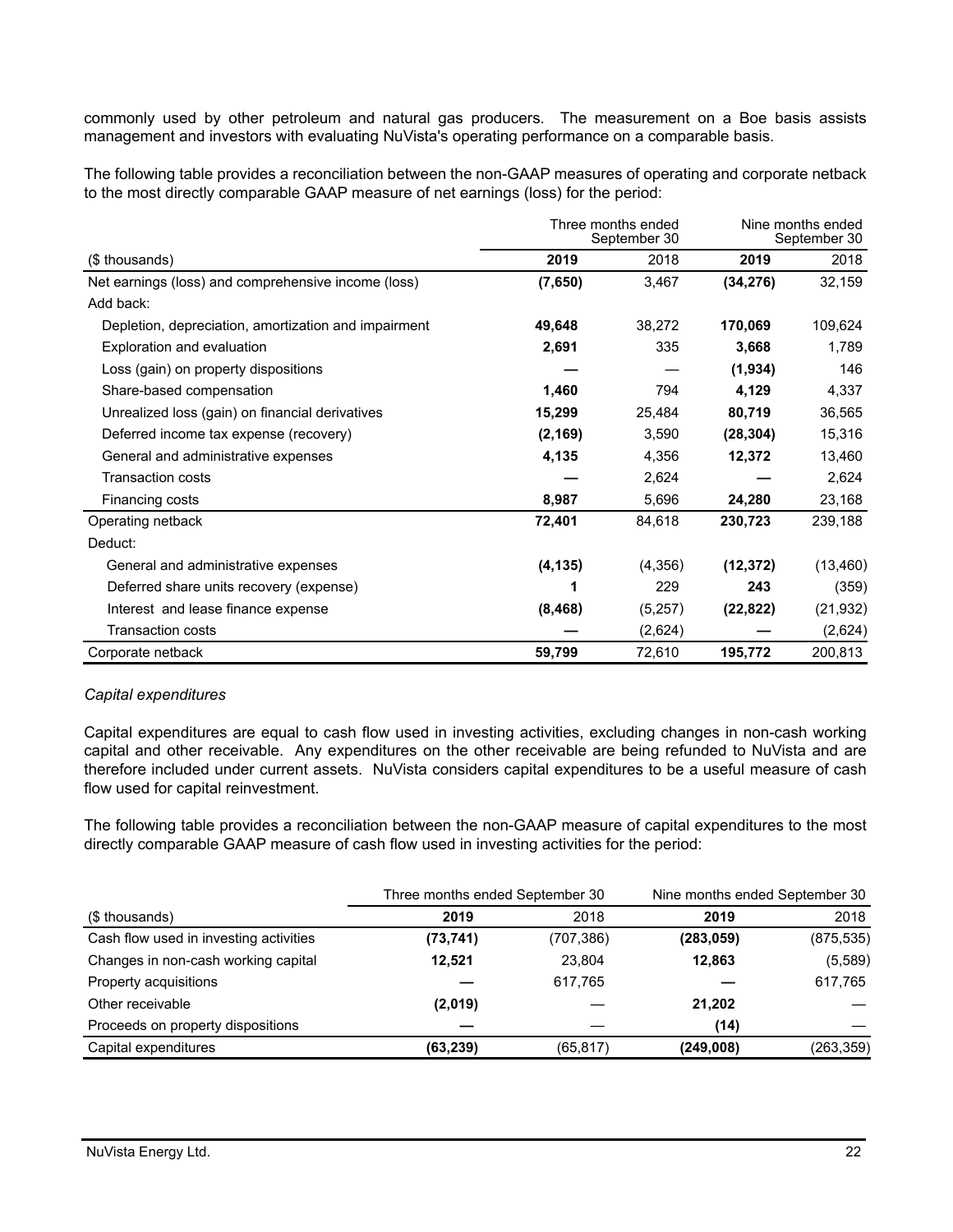### *Net debt*

NuVista has calculated net debt based on cash and cash equivalents, accounts receivable and prepaid expenses, accounts payable and accrued liabilities, other receivable, long term debt (credit facility) and senior unsecured notes.

Net debt is used by management to provide a more complete understanding of the Company's capital structure and provides a key measure to assess the Company's liquidity. Management has excluded the current and long term financial instrument commodity contracts as they are subject to a high degree of volatility prior to ultimate settlement. Similarly, management has excluded the current and long term portion of asset retirement obligations as these are estimates based on management's assumptions and subject to volatility based on changes in cost and timing estimates, the risk-free rate and inflation rate.

The following table shows the composition of the non-GAAP measure of net debt with GAAP components from the balance sheet:

| (\$ thousands)                                                      | <b>September 30, 2019</b> December 31, 2018 |           |
|---------------------------------------------------------------------|---------------------------------------------|-----------|
| Cash and cash equivalents, accounts receivable and prepaid expenses | (56, 034)                                   | (53, 334) |
| Other receivable                                                    | (21, 202)                                   |           |
| Accounts payable and accrued liabilities                            | 80.918                                      | 90,074    |
| Long-term debt (credit facility)                                    | 356.771                                     | 257,395   |
| Senior unsecured notes                                              | 216,563                                     | 215,892   |
| Other liabilities                                                   | 1.138                                       | 1,381     |
| Net debt                                                            | 578.154                                     | 511,408   |

#### *Critical accounting estimates*

Management is required to make judgments, estimates and assumptions that affect the application of accounting policies and the reported amounts of assets, liabilities, income and expenses. Actual results may differ from these estimates. Estimates and underlying assumptions are reviewed on an ongoing basis. Revisions to accounting estimates are recognized in the year in which the estimates are revised and in any future years affected. There have been no material changes to the Company's critical accounting judgments or estimates during the three and nine months ended September 30, 2019, except for the adoption of IFRS 16 as discussed below. Further information on our critical accounting policies and estimates can be found in the notes to the audited annual consolidated financial statements and MD&A for the year ended December 31, 2018.

### *Update on financial reporting matters*

### *Adopted new accounting standards*

#### *Leases*

NuVista adopted IFRS 16 - *Leases* ("IFRS 16") on January 1, 2019. IFRS 16 introduces a single recognition and measurement model for leases which requires a right-of-use asset and lease liability to be recognized on the balance sheet for contracts that are, or contain, a lease.

NuVista adopted IFRS 16 using the modified retrospective approach, whereby the cumulative effect of initially applying the standard was recognized as an increase to right-of-use assets with a corresponding increase to lease liabilities.

On adoption of IFRS 16, the Company has recognized lease liabilities in relation to all lease arrangements measured at the present value of the remaining lease payments from commitments disclosed as at December 31, 2018, adjusted by commitments in relation to arrangements not containing leases, short-term and low-value leases, and discounted using the Company's incremental borrowing rate as of January 1, 2019. The associated right-of-use assets were measured at the amount equal to the lease liability on January 1, 2019, with no impact on retained earnings. The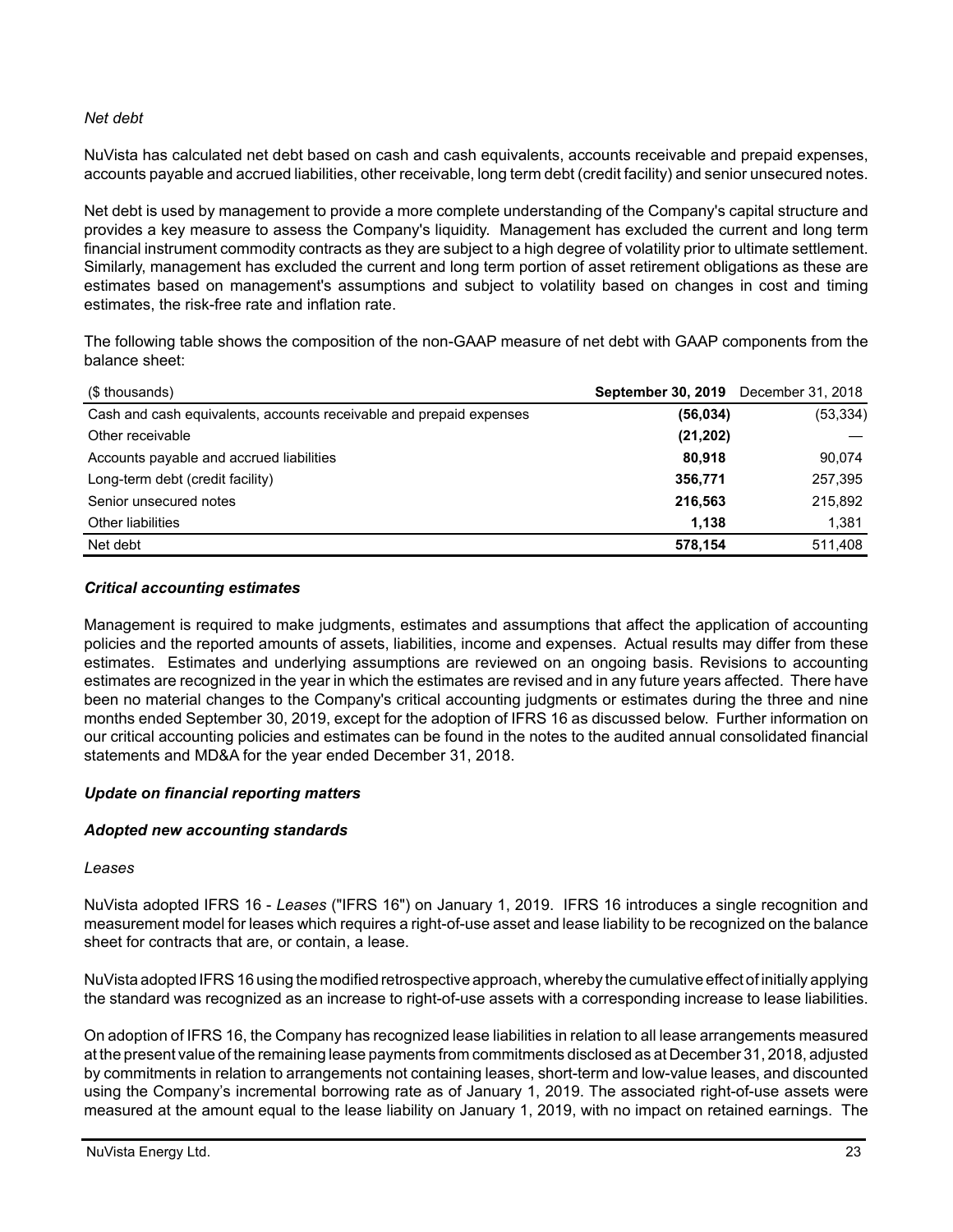weighted average incremental borrowing rate used to determine the lease liability at adoption was 6%. The right-ofuse assets and lease liabilities recognized relate to the Company's head office lease in Calgary, and the field office lease in Grande Prairie.

#### *Disclosure controls and internal controls over financial reporting*

NuVista's President and Chief Executive Officer ("CEO") and Vice President, Finance and Chief Financial Officer ("CFO") are responsible for establishing and maintaining disclosure controls and procedures and internal controls over financial reporting as defined in National Instrument 52-109. NuVista's CEO and CFO have designed disclosure controls and procedures, or caused them to be designed under their supervision, to provide reasonable assurance that information required to be disclosed by NuVista in its filings or other reports filed or submitted by it under securities legislation is recorded, processed, summarized and reported within the time periods specified in the securities legislation and is accumulated and communicated to NuVista's management, including its certifying officers, as appropriate to allow timely decisions regarding required disclosure. The CEO and CFO have concluded, based on their evaluation as of the end of the period covered by the interim and annual filings that the Company's disclosure controls and procedures are effective.

The CEO and CFO have also designed internal controls over financial reporting, or caused them to be designed under their supervision, to provide reasonable assurance regarding the reliability of NuVista's financial reporting and the preparation of financial statements for external purposes in accordance with GAAP and includes those policies and procedures that:

(a) pertain to the maintenance of records that in reasonable detail accurately and fairly reflect the transactions and dispositions of the assets of NuVista;

(b) are designed to provide reasonable assurance that transactions are recorded as necessary to permit preparation of the financial statements in accordance with GAAP, and that receipts and expenditures of NuVista are being made only in accordance with authorizations of management and directors of NuVista; and

(c) are designed to provide reasonable assurance regarding prevention or timely detection of unauthorized acquisition, use or disposition of NuVista's assets that could have a material effect on the annual financial statements.

NuVista has designed its internal controls over financial reporting based on the Committee of Sponsoring Organizations of the Treadway Commission (2013). During the three months ended September 30, 2019, there have been no changes to NuVista's internal controls over financial reporting that have materially or are reasonably likely to materially affect the internal controls over financial reporting; the CEO and CFO have concluded that the internal controls over financial reporting are effective.

Because of their inherent limitations, disclosure controls and procedures and internal control over financial reporting may not prevent or detect misstatements, error or fraud. Control systems, no matter how well conceived or operated, can provide only reasonable, not absolute assurance, that the objectives of the control system are met.

#### *Assessment of business risks*

The following are the primary risks associated with the business of NuVista. Most of these risks are similar to those affecting others in the conventional oil and natural gas sector. NuVista's financial position and results of operations are directly impacted by these factors:

- Operational risk associated with the production of oil and natural gas;
- Operational risk associated with third party facility outages and downtime;
- Reserves risk with respect to the quantity and quality of recoverable reserves;
- Commodity risk as crude oil, condensate and natural gas prices and differentials fluctuate due to market forces;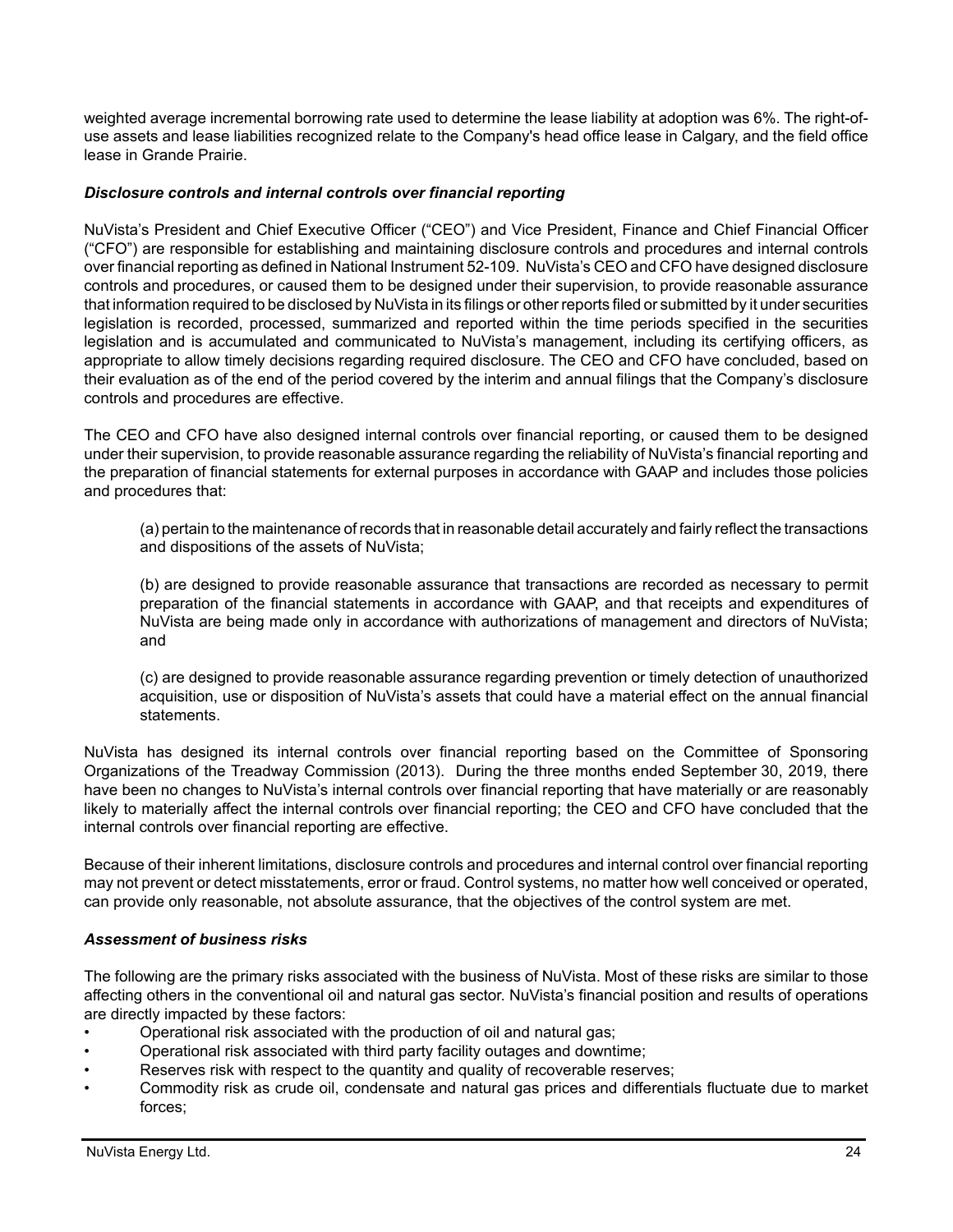- Financial risk such as volatility of the Cdn/US dollar exchange rate, interest rates and debt service obligations;
- Risk associated with the re-negotiation of NuVista's credit facility and the continued participation of NuVista's lenders;
- Market risk relating to the availability of transportation systems to move the product to market;
- Environmental and safety risk associated with well operations and production facilities;
- Changing government regulations relating to royalty legislation, income tax laws, incentive programs, operating practices, fracturing regulations and environmental protection relating to the oil and natural gas industry; and
- Labour risk related to availability, productivity and retention of qualified personnel.

NuVista seeks to mitigate these risks by:

- Acquiring properties with established production trends to reduce technical uncertainty as well as undeveloped land with development potential;
- Maintaining a low cost structure to maximize product netbacks and reduce impact of commodity price cycles;
- Diversifying properties to mitigate individual property and well risk;
- Maintaining product mix to balance exposure to commodity prices;
- Conducting rigorous reviews of all property acquisitions;
- Monitoring pricing trends and developing a mix of contractual arrangements for the marketing of products with creditworthy counterparties;
- Maintaining a price risk management program to manage commodity prices and foreign exchange currency rates risk and transacting with creditworthy counterparties;
- Ensuring strong third-party operators for non-operated properties;
- Adhering to NuVista's safety program and keeping abreast of current operating best practices;
- Keeping informed of proposed changes in regulations and laws to properly respond to and plan for the effects that these changes may have on our operations;
- Carrying industry standard insurance to cover losses;
- Establishing and maintaining adequate cash resources to fund future abandonment and site restoration costs;
- Closely monitoring commodity prices and capital programs to manage financial leverage; and
- Monitoring the debt and equity markets to understand how changes in the capital market may impact NuVista's business plan.

Information regarding risk factors associated with the business of NuVista and how NuVista seeks to mitigate these risks are contained in our Annual Information Form under the Risk Factors Section for the year ended December 31, 2018.

### *2019 guidance re-affirmed and narrowed*

We are narrowing our 2019 production guidance range to 51,000 to 52,000 Boe/d and capital spending range to \$300 to \$310 million. Production for the fourth quarter of 2019 is expected to be in the range of 58,000 to 60,000 Boe/d.

### *2020 development plans improved*

We are pleased to provide an increased production guidance range of 57,000 to 61,000 Boe/d which will be achieved while spending between \$300 and \$330 million. We will govern this capital range to be approximately matched to adjusted funds flow. We had previously communicated a 57,000 Boe/d target in our \$55 WTI Plan with a capital estimate of \$300 million. Positioning within the increased range will be largely dependent on continued performance from the wells at Pipestone South, the capital decision to add an additional pad into the Greater Wapiti Area, and on some level of stability in the commodity markets.

Approximately 60% of the wells drilled in 2020 will be in the Pipestone area, with approximately 10 at Pipestone North and 6 at Pipestone South. Production south of the Wapiti River, in the Greater Wapiti area, will remain relatively